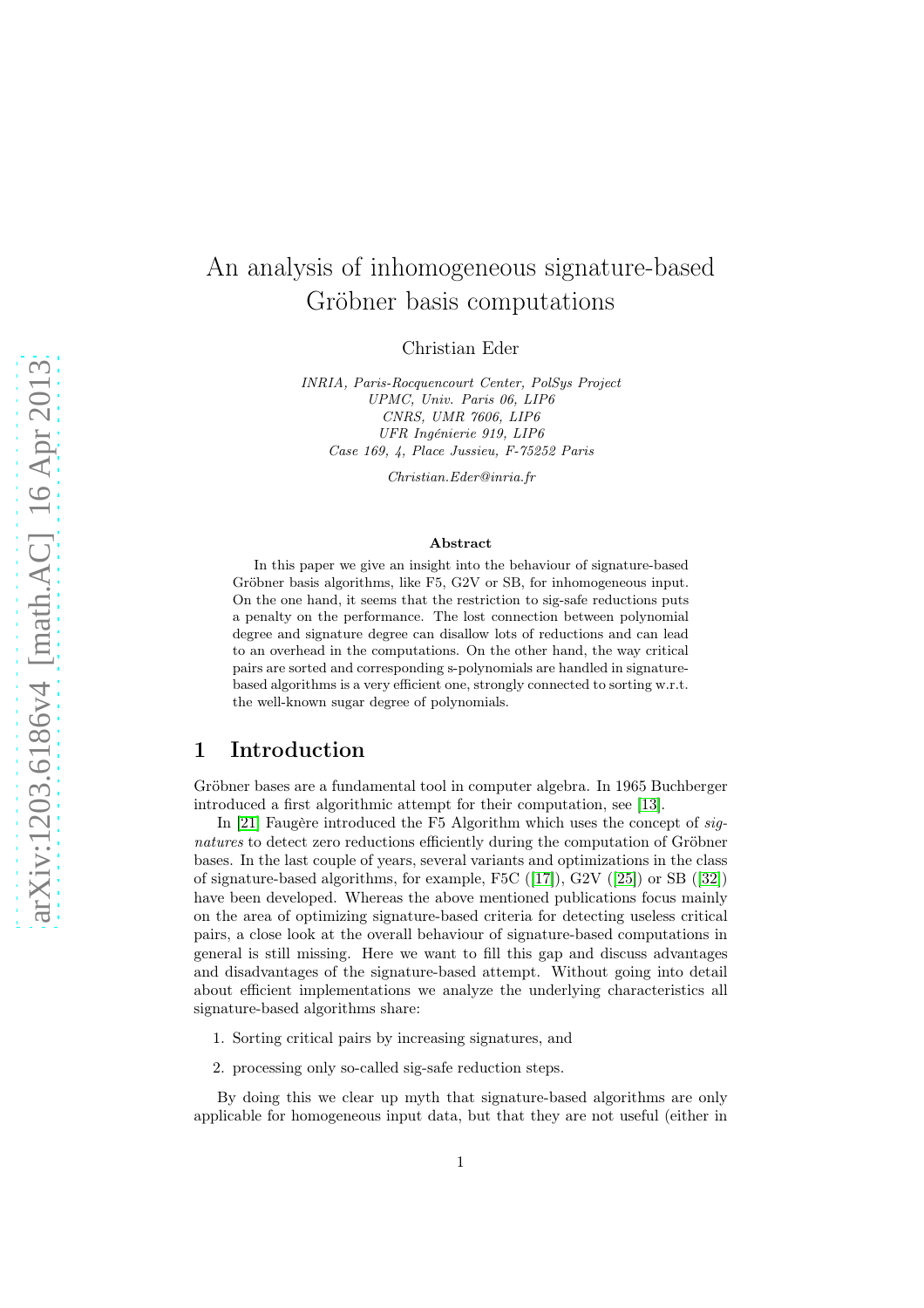the sense of being incorrect or in the sense of being under-performing) in the inhomogeneous setting.

In Section [2](#page-1-0) we introduce the basic setting for signature-based Gröbner basis algorithms. There we unify the fundamental framework for such algorithms, describing the differences to a pure polynomial approach. Making some smaller changes to the initial presentation of F5 in Section [3,](#page-5-0) Gröbner bases for inhomogeneous input can be computed, too. Even more, it turns out that with this new description understanding the algorithm's inner workings is much easier. Following this, we give for the first time a discussion about the strong connections between the sorting of critical pairs by increasing signatures and the corresponding sorting by the so-called sugar degree. The sugar degree, introduced in [\[27\]](#page-17-2) and further discussed in [\[10\]](#page-16-3), is known to be a powerful tool optimizing pure polynomial Gröbner basis computations in the inhomogeneous setting. Thus, explaining its relation to the signature-based world, we are able to allow a first estimate for the usefulness of those kind of algorithms beyond the homogeneous case. Even more, in Section [5](#page-10-0) we test the differences in the behaviour of sig-safe reductions comparing 4 different implementations of signature-based algorithms for a wide range of examples side-by-side in the respective inhomogeneous and homogenized version. It turns out that, when compared to pure polynomial attempts, there is no built-in disadvantage relying on signatures for computing Gröbner bases of inhomogeneous input.

The main contribution of this paper is to give a deeper insight into the inner workings of signature-based Gröbner basis algorithms with a view towards optimizing the order in which critical pairs are handled. Besides this, we give first ideas for good heuristics to decide when to use which variant in order to benefit from a better performance.

### <span id="page-1-0"></span>2 Basic setting

Let  $n \in \mathbb{N}$ , K a field, and  $\mathcal{R} = \mathcal{K}[x_1, \ldots, x_n]$ . Furthermore, we denote the monoid of all monomials in  $x_1, \ldots, x_n$  by  $\mathcal{M} := \{ \prod_{i=1}^n x_i^{\alpha_i} \mid (\alpha_1, \ldots, \alpha_n) \in \mathbb{N}^n \}.$ We mostly use the shorthand notation  $x^{\alpha} := \prod_{i=1}^{n} x_i^{\alpha_i}$ . A polynomial  $p \in \mathcal{R}$  is a finite K-linear combination of monomials in  $\mathcal{R}, p = \sum_{\alpha \in U} c_{\alpha} x^{\alpha}, c_{\alpha} \in \mathcal{K}, U$  a finite subset of  $\mathbb{N}^n$ . We define the **degree of a polynomial**  $p \neq 0^1$  $p \neq 0^1$  by  $\deg(p) =$  $\max\left\{\sum_{i=1}^n \alpha_i \mid c_\alpha \neq 0\right\}$ . We say that a polynomial p is **homogeneous**, if all its monomials have the same degree; otherwise we call  $p$  inhomogeneous.

Let  $F = (f_1, \ldots, f_m)$ , where each  $f_i \in \mathcal{R}$ , and  $I = \langle F \rangle \subset \mathcal{R}$  is the ideal generated by the elements of F.

Moreover, fixing a well-ordering  $\lt$  on M we get a unique representation of the elements in  $\mathcal{R}$ : For a polynomial  $p \in \mathcal{R}$ , we denote p's leading monomial by lm  $(p)$ , its leading coefficient by lc  $(p)$ , and write lt  $(p) = \ln(p) \ln(p)$  for its leading term. In particular, a well-ordering < preferring the degree over any other criterion to sort elements is denoted degree compatible ordering.

Let  $e_1, \ldots, e_m$  be the canonical generators of the free R-module  $\mathcal{R}^m$ . We define a map

$$
\begin{array}{cccc}\nu:&\mathcal{R}^m&\to&I\\ &\sum_{i=1}^m p_ie_i&\mapsto&\sum_{i=1}^m p_if_i,\end{array}
$$

<span id="page-1-1"></span><sup>&</sup>lt;sup>1</sup>For the zero polynomial we set deg(0) =  $-1$ .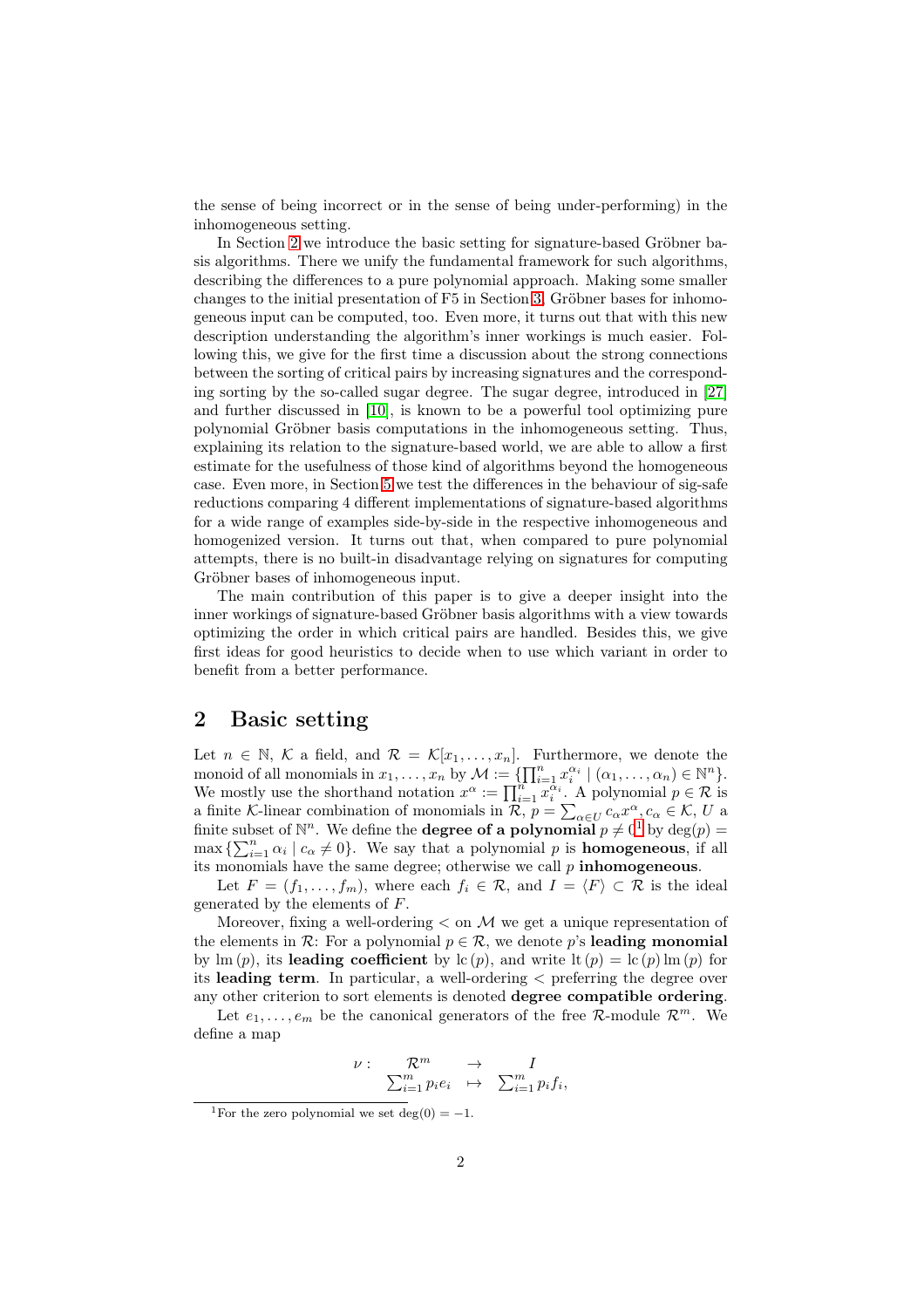$p_i \in \mathcal{R}$  for all  $1 \leq i \leq m$ . Thus we extend the ordering  $\lt$  to an admissible ordering  $\prec$  on the set  $\mathcal{M}' := \{te_i \mid t \in \mathcal{M}, 1 \leq i \leq m\}$ . Without any restriction, the reader can think of the following two choices for  $\prec$  in the following:

- 1. preferring the module position over the term  $\prec_{\text{pot}}$ :  $t_i e_i \prec t_i e_j$  iff  $i < j$ , or  $i = j$  and  $t_i < t_j$ .
- 2. Being induced by  $\lt$ , the Schreyer ordering  $\lt$ s:  $t_i e_i \prec t_j e_j \text{ iff } t_i \text{ Im } (\nu(e_i)) \prec t_j \text{ Im } (\nu(e_j)), \text{ or } t_i \text{ Im } (\nu(e_i)) = t_j \text{ Im } (\nu(e_j))$ and  $i < j$ .

In [\[26\]](#page-17-3) it is shown that the above orderings are the most efficient ones for signature-based Gröbner basis computations. The author has made similar experiences in various tests of his implementations, see Section [5](#page-10-0) for more details.

Most of the considerations in this paper are independent of the chosen extended ordering, thus we use the notation  $\prec$  and specify to  $\prec_{\rm pot}$  respectively  $\prec_{\rm s}$ whenever differences appear. The notions of leading monomial, leading term, and leading coefficient generalize naturally to  $\mathcal{R}^m$  w.r.t.  $\prec$  on M'. Additionally, for  $0 \in \mathcal{R}^m$  we define  $\text{Im}(0) = \text{lt}(0) = 0$ .

Notation 2.1. For an easier description in the following let us agree on the notation  $\mathcal{L} := \mathcal{M}' \times I$ .

**Definition 2.2.** Let  $p$  be a polynomial in  $I$ .

- 1. Let  $h = \sum_{i=1}^{m} h_i e_i \in \mathcal{R}^m$  be such that  $p = \nu(h)$ . We say that  $\text{Im}(h) \in \mathcal{M}'$ is a signature of p. Moreover, considering a well-ordering  $\prec$  on  $\mathcal{M}'$  there exists for each  $p \in \mathcal{R}$  a unique, minimal signature.
- 2. An element  $f = (te_i, p) \in \mathcal{L}$  is called a labeled polynomial, if  $te_i$  is a signature of p. For a labeled polynomial  $f = (te_i, p)$  we define the shorthand notations  $\text{poly}(f) = p$ ,  $\text{sig}(f) = te_i$ , and  $\text{index}(f) = i$ . Talking about the leading monomial, leading term, leading coefficient, degree, and least common multiples of  $f \in \mathcal{L}$  we always assume the corresponding value of poly(f). Furthermore, if  $G = \{g_1, \ldots, g_\ell\} \subset \mathcal{L}$ , then we define  $poly(G) := \{poly(g_1), \ldots, poly(g_\ell)\} \subset I.$
- 3. Let  $f \in \mathcal{L}$ , let  $t \in \mathcal{M}$ , and let  $c \in \mathcal{K}$ . We define a multiplication of f by ct via  $ctf := (t\text{sig}(f), ct\text{ poly}(f)) \in \mathcal{L}$ .
- 4. A critical pair of two labeled polynomials f and g is a tuple  $(f, g) \in$  $\mathcal{L}^2$ . deg $(f,g) := \text{deg}(\text{lcm}(\text{lm}(f),\text{lm}(g)))$  defines the **degree of a critical** pair. Moreover, we define the s-polynomial of two labeled polynomials f and g in  $\mathcal L$  by

$$
\mathcal{S}(f,g) = (\omega, \text{lc}(g)u_f \text{ poly}(f) - \text{lc}(f)u_g \text{ poly}(g))
$$

where  $\omega = \text{lm} (u_f \text{sig}(f) - u_g \text{sig}(g))$  and  $u_h = \frac{\text{lcm}(\text{lm}(f), \text{lm}(g))}{\text{lm}(h)}$  $\frac{\ln(I), \text{Im}(g))}{\ln(h)}$  for  $h \in$  ${f, g}$ .  $S(f, g)$  is called non-minimal if  $\omega \prec \max\{u_f \text{sig}(f), u_g \text{sig}(g)\}.$ 

5. We define the **signature degree** of a labeled polynomial  $f = (te_i, p) \in \mathcal{L}$ by

$$
sig-deg(f) := deg(t) + deg(\nu(e_i)).
$$

Moreover, in the following it makes sense to speak about the signature degree of a critical pair:  $sig-deg(f, q) := sig-deg(S(f, q)).$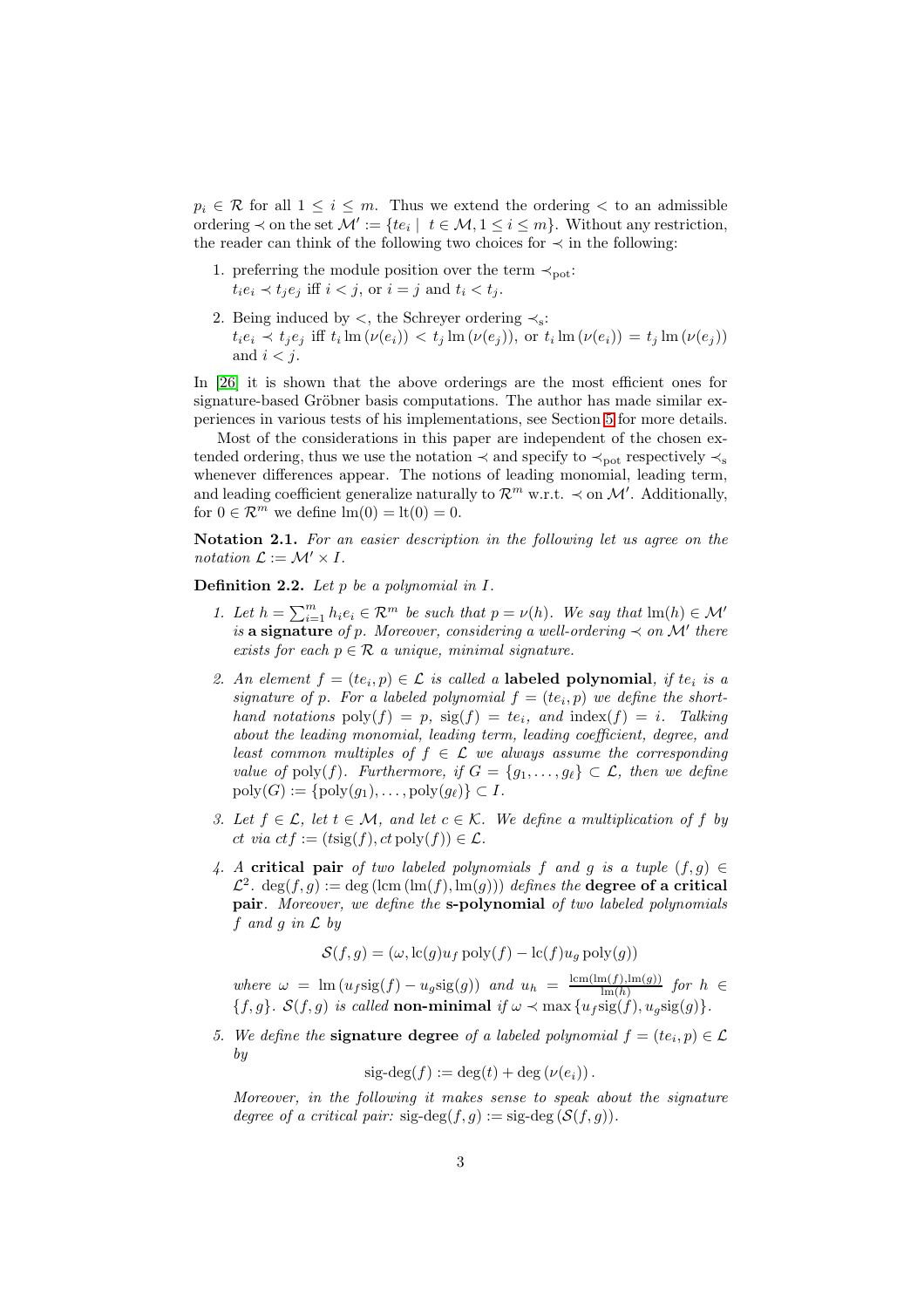Next we extend the notions of reduction and standard representation from the pure polynomial setting to the signature-based one:

**Definition 2.3.** Let  $f, g \in \mathcal{L}$  be two labeled polynomials. Moreover, let  $G \subset \mathcal{L}$ .

- 1. We say that f reduces sig-safe to g modulo G if there exist  $r_0 =$  $f, \ldots, r_k = g \in \mathcal{L}$  such that for all  $i \in \{1, \ldots, k\}$  there exist  $g_{j_i} \in G$ ,  $t_i \in \mathcal{M}$  and  $c_i \in \mathcal{K}$  fulfilling
	- (a)  $r_i = r_{i-1} c_i t_i g_{j_i},$
	- (b)  $\text{Im}(r_i) < \text{Im}(r_{i-1}),$  and
	- (c)  $t_i \text{sig}(g_{j_i}) \prec \text{sig}(r_{i-1}).$
- 2. f has a standard representation with respect to  $G$  if there exist  $h_1, \ldots, h_k \in \mathcal{R}, g_1, \ldots, g_k \in G$  such that  $\text{poly}(f) = \sum_{i=1}^k h_i \text{ poly}(g_i)$ , and for each  $i \in \{1, \ldots, k\}$  either  $h_i = 0$ , or
	- (a)  $\text{Im}(h_i) \text{Im}(q_i) \leq \text{Im}(f)$ , and
	- (b)  $\text{Im}(h_i)$  sig(q<sub>i</sub>)  $\prec$  sig(f).
- 3. If there exists  $h \in G$  such that  $sig(h) | sig(f)$  and  $lm(h) | lm(f)$ , then we say that  $f$  is sig-redundant to  $G$ .

Clearly, if  $f$  reduces sig-safe to 0 modulo  $G$ , then it has a standard representation w.r.t. G.

The restriction of the reducer  $g_{j_i}$  by  $t_i \text{sig}(g_{j_i}) \prec \text{sig}(r_{i-1})$  in each step of a sig-safe reduction is essential for the correctness of signature-based algorithms. If a labeled polynomial f has a standard representation w.r.t. G, then  $poly(f)$ has a standard representation w.r.t.  $\text{poly}(G)^2$  $\text{poly}(G)^2$ . Thus we can give a statement similar to Buchberger's Criterion, see [\[13\]](#page-16-0), for the signature-based setting.

**Theorem 2.4.** Let  $G = \{g_1, \ldots, g_k\} \subset \mathcal{L}$  such that  $\{f_1, \ldots, f_m\} \subset \text{poly}(G)$ . If for each pair  $(i, j)$  with  $i > j$ ,  $1 \leq i, j \leq k$ , either

- 1.  $S(g_i, g_j)$  is non-minimal, or
- 2.  $S(g_i, g_j)$  has a standard representation w.r.t.  $G$ ,

then  $\text{poly}(G)$  is a Gröbner basis of I.

Proof. See, for example, [\[17,](#page-16-2) [18\]](#page-16-4).

**Remark 2.5.** It is well-konwn that non-minimal elements are useless for the resulting Gröbner basis as well as for the intermediate computations in signaturebased algorithms. We refer to [\[18\]](#page-16-4) for more details on this fact.

Next we present a generic signature-based Gröbner basis algorithm lying an emphasis on the general ideas behind signature-based computations. Proofs of correctness and termination of Algorithm [1](#page-4-0) can be found in [\[18\]](#page-16-4), Theorem 14.

As in the pure polynomial setting a Gröbner basis algorithm without any criteria to detect not necessary computations in advance, like Algorithm [1](#page-4-0) represents, is not efficient. In the signature-based world there exist two main criteria to detect useless critical pairs:

 $\Box$ 

<span id="page-3-0"></span><sup>2</sup>Due to signature restrictions the inverse does not necessarily hold.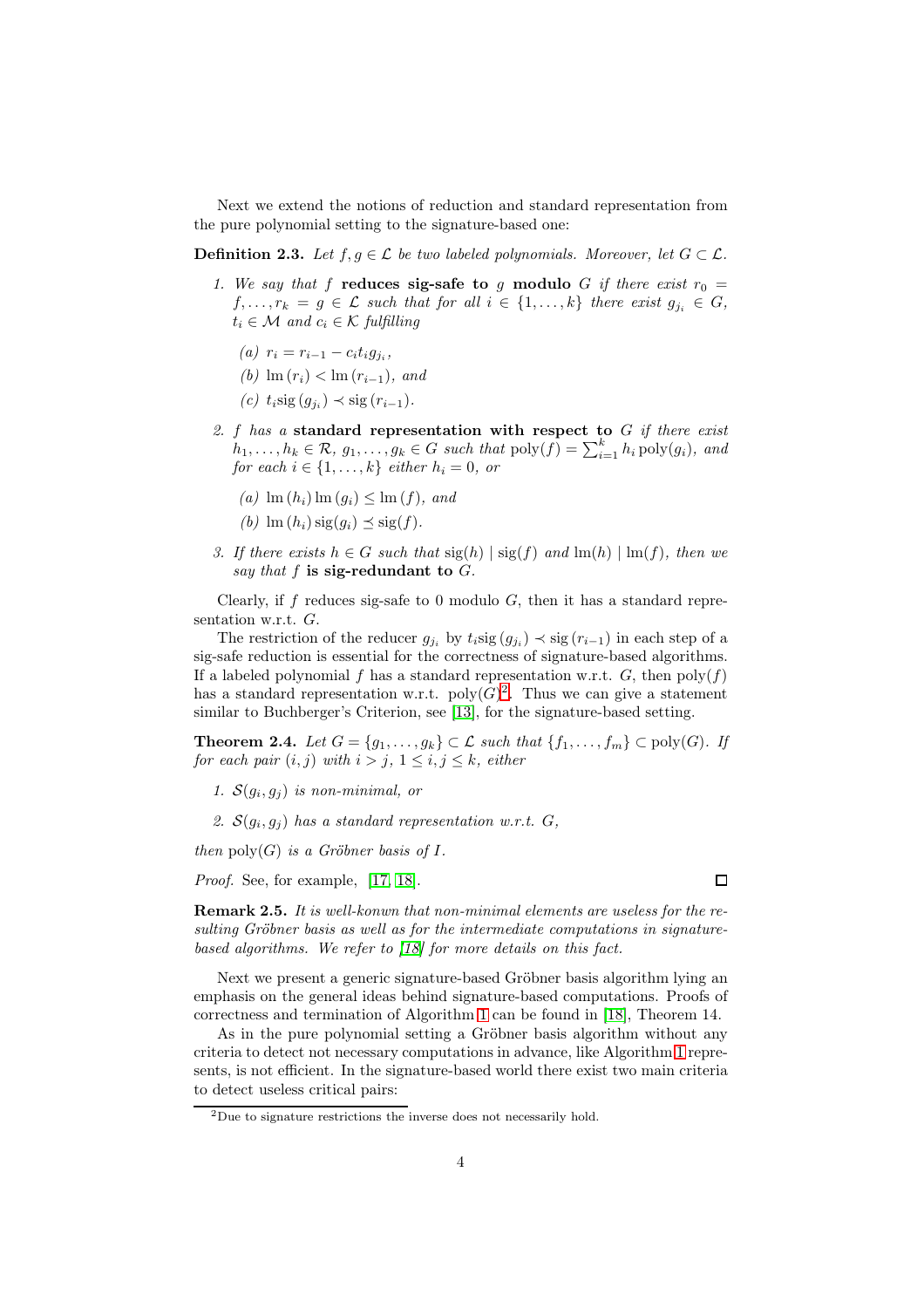<span id="page-4-0"></span>Algorithm 1 Generic signature-based Gröbner basis algorithm w.r.t.  $\langle$  (SBA)

<span id="page-4-1"></span>**Input:**  $F = (f_1, \ldots, f_m)$  a finite sequence of elements in  $\mathcal{R}$ **Ensure:** poly(G) a Gröbner basis for  $\langle F \rangle$  w.r.t. < 1:  $G \leftarrow \emptyset$ ,  $P \leftarrow \emptyset$ 2: for  $(i = 1, ..., m)$  do 3:  $g_i \leftarrow (e_i, f_i)$ 4:  $G \leftarrow G \cup \{g_i\}$ 5:  $P \leftarrow P \cup \{(g_i, g_j) \mid g_i, g_j \in G, j < i\}$ 6: while  $(P \neq \emptyset)$  do 7: Let  $(f, g) \in P$  such that  $\mathcal{S}(f, g)$  has minimal signature w.r.t.  $\prec$ . 8:  $P \leftarrow P \setminus \{(f,g)\}$ 9: Reduce  $S(f, g)$  sig-safe to r. 10: if  $(poly(r) \neq 0$  and r is not sig-redundant to G) then 11:  $P \leftarrow P \cup \{(r, h) \mid h \in G, \mathcal{S}(r, h) \text{ not non-minimal}\}\$ 12:  $G \leftarrow G \cup \{r\}$ 13: return  $\text{poly}(G)$ 

- 1. the non-minimal signature criterion, based on already known syzygies: It checks if the leading monomial of a syzygy divides the signatures of a critical pair;
- 2. the rewritable signature criterion, based on the fact that for any signature only one polynomial needs to be computed.

The most efficient implementations of signature-based Gröbner basis algorithms nowadays are

- 1. Faugère's F5 Algorithm ([\[21\]](#page-16-1)) and optimizations ([\[17,](#page-16-2) [16,](#page-16-5) [18\]](#page-16-4)),
- 2. Gao, Guan and Volny's G2V Algorithm ([\[25\]](#page-17-0)),
- 3. Gao, Volny and Wang's GVW Algorithm ([\[26,](#page-17-3) [36\]](#page-17-4)), and
- 4. Arri and Perry's algorithm ([\[3\]](#page-15-0)) respectively Roune and Stillman's optimized version SB ([\[32\]](#page-17-1)).

The first two mainly differ in their usage and implementation of the above mentioned signature-based criteria to detect useless critical pairs. They share  $\prec_{\text{pot}}$  as ordering used on the signatures which leads to an incremental (w.r.t. the input sequence  $F$ ) computation of Gröbner bases.

However SB as well as GVW are capable of using different orderings on the signatures. In [\[26\]](#page-17-3) the authors show that the Schreyer ordering  $\prec_{s}$  turns out to be the most efficient one for a wide range of example classes. Due to the fact that  $\prec_s$  does not favour the position of the module element over the corresponding term a non-incremental computation is achieved.

For the focus of this paper we are neither interested in the specific variants these criteria can be implemented nor in a comparison of those in terms of efficiency or timings. It is enough to keep in mind that both criteria are based on the signatures of labeled polynomials considered during the algorithm's workings. Here we focus on the connection of purely polynomial data to the signatures.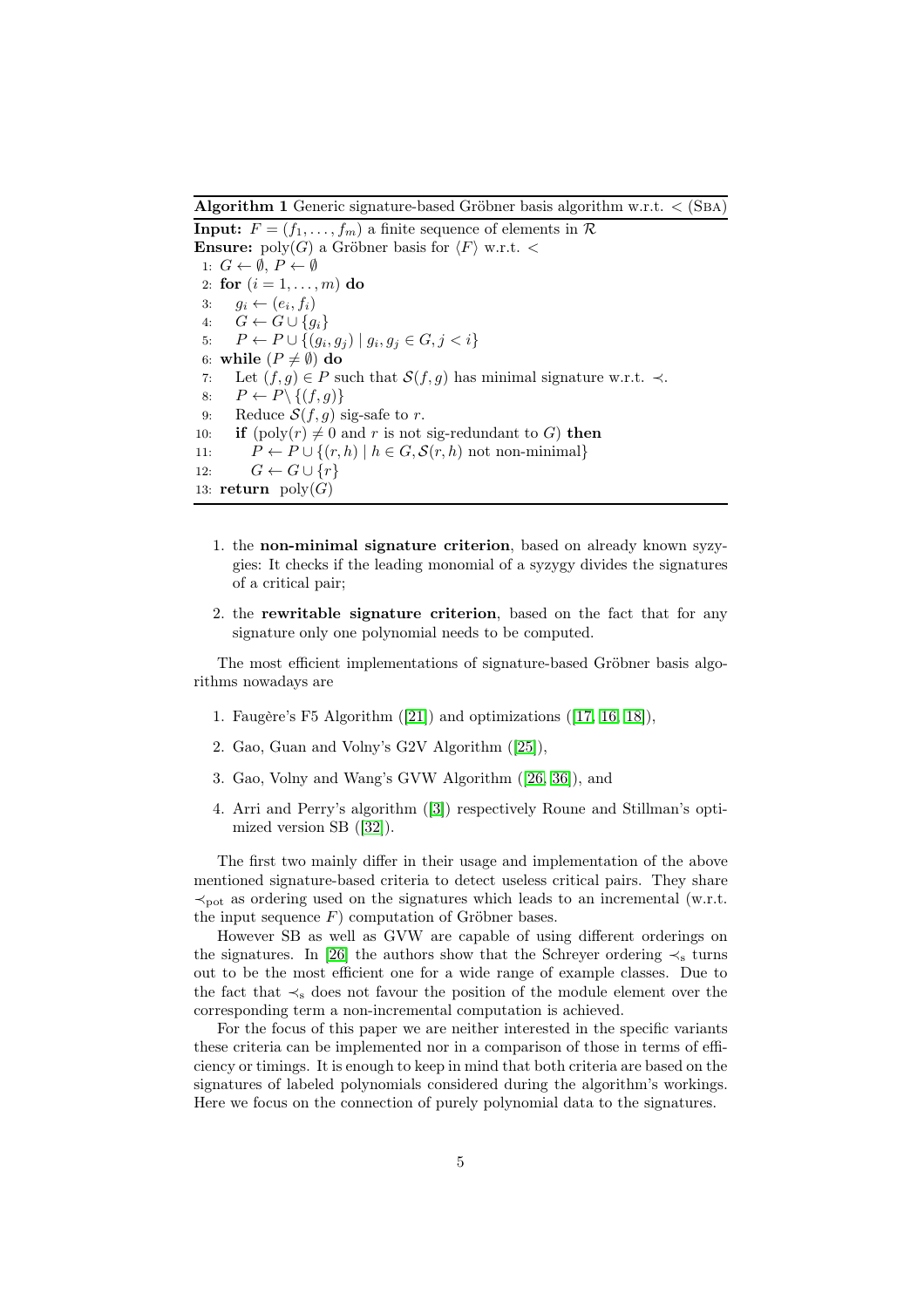**Remark 2.6.** If we assume  $\prec$  =  $\prec_{\text{pot}}$ , then Algorithm [1](#page-4-0) computes a Gröbner basis of  $\langle F \rangle$  incrementally, storing the critical pairs of higher index in P, but prolonging their reduction until all elements of lower index have been processed.

If there exist several critical pairs in  $P$  of the same signature in Line  $7$ , choose the one that entered P first.

Convention 2.7. In the following we often speak about s-polynomials in P meaning the s-polynomial of a corresponding critical pair in P. Moreover, for any Gröbner basis algorithm we assume F as input.

Investigating the algorithms' behaviour for inhomogeneous input data we can focus mainly on the handling of a single s-polynomial: Generate an s-polynomial and compute a sig-safe reduction step of that s-polynomial. Thus we need not specify  $\prec$  in the following.

## <span id="page-5-0"></span>3 Problems of inhomogeneous signature-based computations depending on pure polynomial data

The F5 Algorithm as presented in [\[21\]](#page-16-1) is restricted to homogeneous input data. None of its successors, like G2V or SB have this restriction. So what is the decisive factor here? Signature-based Gröbner basis computations, in particular the efficiency of the signature-based criteria rely on the fact that s-polynomials are handled by increasing signature.

F5, as presented in [\[21\]](#page-16-1) chooses s-polynomials differently from Algorithm [1:](#page-4-0) Instead of picking the next s-polynomial from  $P$  w.r.t. minimal signature (Line [7\)](#page-4-1), F5 uses a presorting of  $P$  by the degree of the corresponding s-polynomials. To mimic this one needs to change Algorithm [1](#page-4-0) beginning in Line [7:](#page-4-1)

<span id="page-5-1"></span>Algorithm 2 Presorting changes for F5

1:  $\dots$ 2:  $d \leftarrow \min \{ \deg(f, g) \mid (f, g) \in P \}$ 3:  $Q \leftarrow \{(f, g) | \deg(f, g) = d\}$ 4:  $P \leftarrow P \backslash Q$ 5: while  $(Q \neq \emptyset)$  do 6: Let  $(f, g) \in Q$  such that  $\mathcal{S}(f, g)$  has a minimal signature w.r.t.  $\prec$ . 7:  $Q \leftarrow Q \setminus \{(f,g)\}$  $8: \qquad \ldots$ 

Changing Algorithm [1](#page-4-0) as explained above is not enough to ensure the correctness of the resulting algorithm. Replacing the corresponding parts of Algorithm [1](#page-4-0) with the pseudo code of Algorithm [2](#page-5-1) we need to distinguish where newly generated critical pairs are stored. This postsorting is explained in Algorithm [3.](#page-6-0)

Note that  $\deg(\mathcal{S}(r, h)) = d$  in Line [4](#page-6-1) of Algorithm [3](#page-6-0) is possible due to the restriction to sig-safe reductions.  $\mathcal{S}(r, h)$  then corresponds to a previously not handled, not sig-safe reduction step of r.

**Remark 3.1.** In [\[21\]](#page-16-1) a reduction with an element of higher signature is solved in a slightly different way: Once noticed, the corresponding s-polynomial of higher signature is generated. It is clear that for homogeneous input this s-polynomial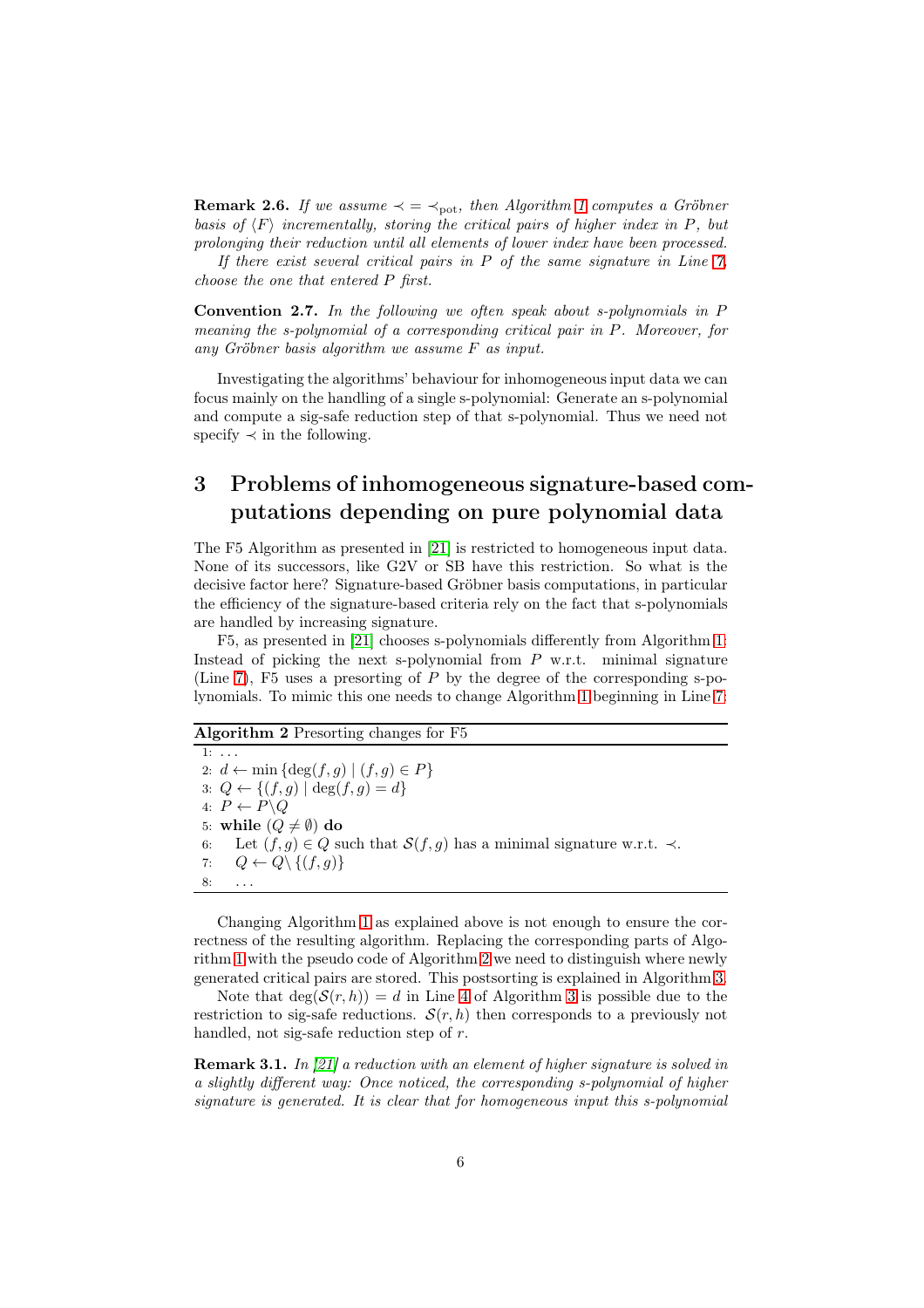<span id="page-6-0"></span>Algorithm 3 Postsorting changes for F5

<span id="page-6-1"></span>1: . . . 2: if  $(poly(r) \neq 0$  and r is not sig-redundant to G) then 3:  $P \leftarrow P \cup \{(r, h) \mid h \in G, \mathcal{S}(r, h) \text{ not non-minimal}, \deg(r, h) > d\}$ 4:  $Q \leftarrow Q \cup \{(r, h) \mid h \in G, \mathcal{S}(r, h) \text{ not non-minimal}, \deg(r, h) = d\}$ 5:  $G \leftarrow G \cup \{r\}$  $6: \ldots$ 

has the same degree as the other elements already in Q. Thus it is directly added to Q, sorted in by increasing signature. See [\[18\]](#page-16-4) for more information on this.

Computing a Gröbner basis for an inhomogeneous ideal with F5 the idea of homogenization can be used: One homogenizes the elements of  $F$  w.r.t. some new variable, call this  $F^{\text{h}}$ . Then a Gröbner basis  $G^{\text{h}}$  for  $\langle F^{\text{h}} \rangle$  is computed w.r.t. a monomial ordering for which the homogenization variable is smaller than all the other ones. Then one can receive a Gröbner basis G for  $\langle F \rangle$  from  $G^{\text{h}}$ .

This attempt has the advantage to compute step-by-step intermediate Gröbner bases up to a given degree d, the degree of generated s-polynomials never drops. Thus all possible reducers are available when they are needed. In our ongoing discussion of  $F5$  this means that it is impossible that an element in  $P$ will later on transform to a new labeled polynomial in  $G$  that could be useful for a reduction of an element currently in Q. On the other hand, the problem of this approach is that computing a Gröbner basis for  $\langle F^{\rm h} \rangle$  can be much harder than the computations for the initial problem by adding solutions at infinity.

Efficiency of signature-based algorithms is based on handling critical pairs by increasing signatures. So in order to understand F5's restriction to homogeneous input we need to answer the following two questions:

- 1. Does F5 compute new elements by increasing signatures throughout the algorithm's working assuming homogeneous input?
- 2. If so, does this property get lost when applying F5 to inhomogeneous input?

To answer these questions we need to find a connection between the degree of a labeled polynomial, that means, the degree of the polynomial part of it, and its signature.

Looking at the homogeneous situation first, constructing s-polynomials has nice properties: Let f and  $g \in \mathcal{L}$  such that  $\text{poly}(f)$  as well as  $\text{poly}(g)$  are homogeneous. Computing corresponding multipliers u and v such that  $u \, \text{lt}(f) = v \, \text{lt}(q)$ we can construct their s-polynomial  $S(f, g)$ . Clearly, u poly $(f)$  and  $v$  poly $(g)$ are homogeneous, too. It follows that

$$
\deg\left(\mathcal{S}(f,g)\right) = \deg\left(u\operatorname{lt}(f)\right) = \deg\left(v\operatorname{lt}(g)\right) = \deg(f,g).
$$

For inhomogeneous  $poly(f)$  and  $poly(g)$ , the situation is different as, for example, deg  $(u (f - \text{lt}(f)))$  might be smaller than deg  $(uf)$ . So building the spolynomial of f and g a drop for the polynomial degree can happen:

$$
\deg(\mathcal{S}(f,g)) \le \deg(u \operatorname{lt}(f)) = \deg(v \operatorname{lt}(g)) = \deg(f,g).
$$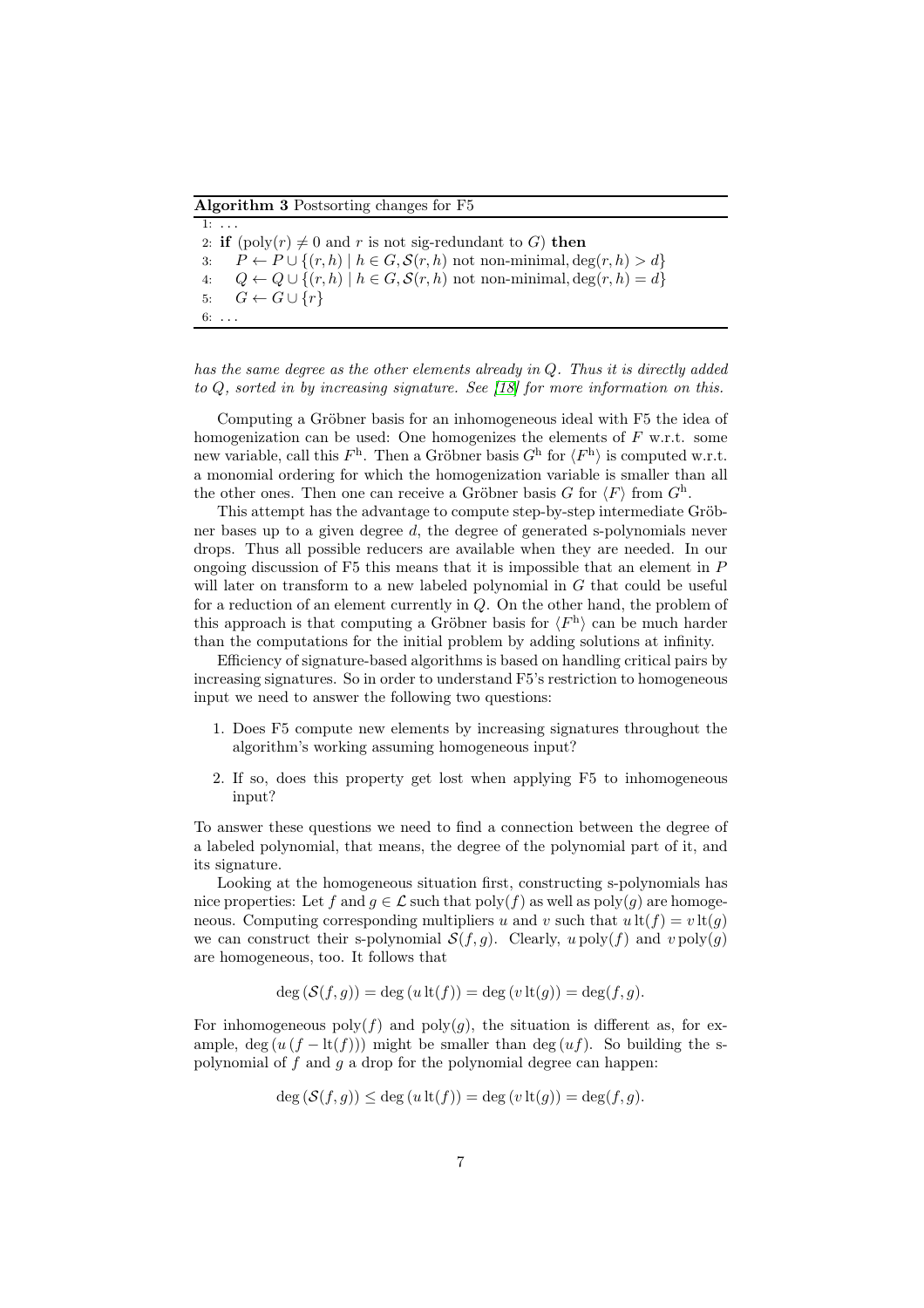Next, let us see how F5 handles the signatures and the coresponding degrees: Input elements of F are initialized to labeled polynomials  $g_i = (e_i, f_i)$ , by definition it holds that

$$
sig-deg (g_i) = deg (g_i),
$$

regardless of whether  $poly(q_i)$  is homogeneous or not. Generating an s-polynomial of two elements f and q a drop in the degree of the corresponding signature could only happen in the following situations:

- 1.  $sig(uf) = sig(vg)$ , which would mean that  $S(f, g)$  is non-minimal, and thus it would not be computed in F5.
- 2. Once  $S(f, q)$  is built, the signature drops due to some ongoing reduction of the polynomial part. This would not be a sig-safe reduction at this degree step as well as at any upcoming higher degree. Thus such a reduction is not processed.

It follows that

$$
sig-deg(f,g) = sig-deg(S(f,g)) \geq deg(S(f,g)).
$$

Thus new labeled polynomials h are added to G for which sig-deg(h)  $\geq$  deg(h) holds. Generating new critical pairs and s-polynomials from this point on we come to the following relation for arbitrary f and q in G computed by  $F5$  (or any other signature-based algorithm related to Algorithm [1\)](#page-4-0):

<span id="page-7-0"></span>
$$
sig-deg(f,g) = sig-deg(S(f,g)) \ge deg(f,g) \ge deg(S(f,g)).
$$
 (1)

Assuming homogeneous input to the algorithm Relation [1](#page-7-0) becomes an equation. So we conclude this discussion with the following facts:

- 1. In a signature-based Gröbner basis algorithm with homogeneous input the degree of the critical pair (respectively the corresponding s-poylnomial) and its signature degree coincide. Therefore it is useless to presort the pair set  $P$  by increasing degrees of the s-polynomials and later on sort  $Q$ by increasing signatures: The signature of an s-polynomial in Q is always smaller than the signature of an element in P.
- 2. In the inhomogeneous situation the equality between the degree and the signature degree of a labeled polynomial need not hold any longer. Thus presorting critical pairs by the polynomial degree can have bad influence on the signature-based algorithms' inner working: A processing of the elements by increasing signature can no longer be guaranteed.

Think about the following quite likely situation:<sup>[3](#page-7-1)</sup> Let  $(f, g)$  and  $(f', g')$  be two critical pairs in P, and let u, v respectively  $u', v' \in \mathcal{R}$  be the multipliers for  $\mathcal{S}(f,g)$  respectively  $\mathcal{S}(f',g')$ . Assume that  $u\text{sig}(f) \succ v\text{sig}(g)$  and  $u' \text{sig}(f') \succ v' \text{sig}(g')$ . Moreover, assume that deg  $(uf) < \text{deg}(u'f')$ . In F5, once all critical pairs of degree smaller than deg  $(uf)$  have been processed,  $(f,g)$  is added to Q, whereas  $(f',g')$  stays in P and its further computation is postponed to a later point. In the situation of inhomogeneous polynomial data it is possible that  $usig(f) \succ u'sig(f')$  as we just have seen. Thus an element of higher signature is computed before an element of lower signature.

<span id="page-7-1"></span><sup>3</sup> For example, in Eco-11 such a situation happens hundreds of times.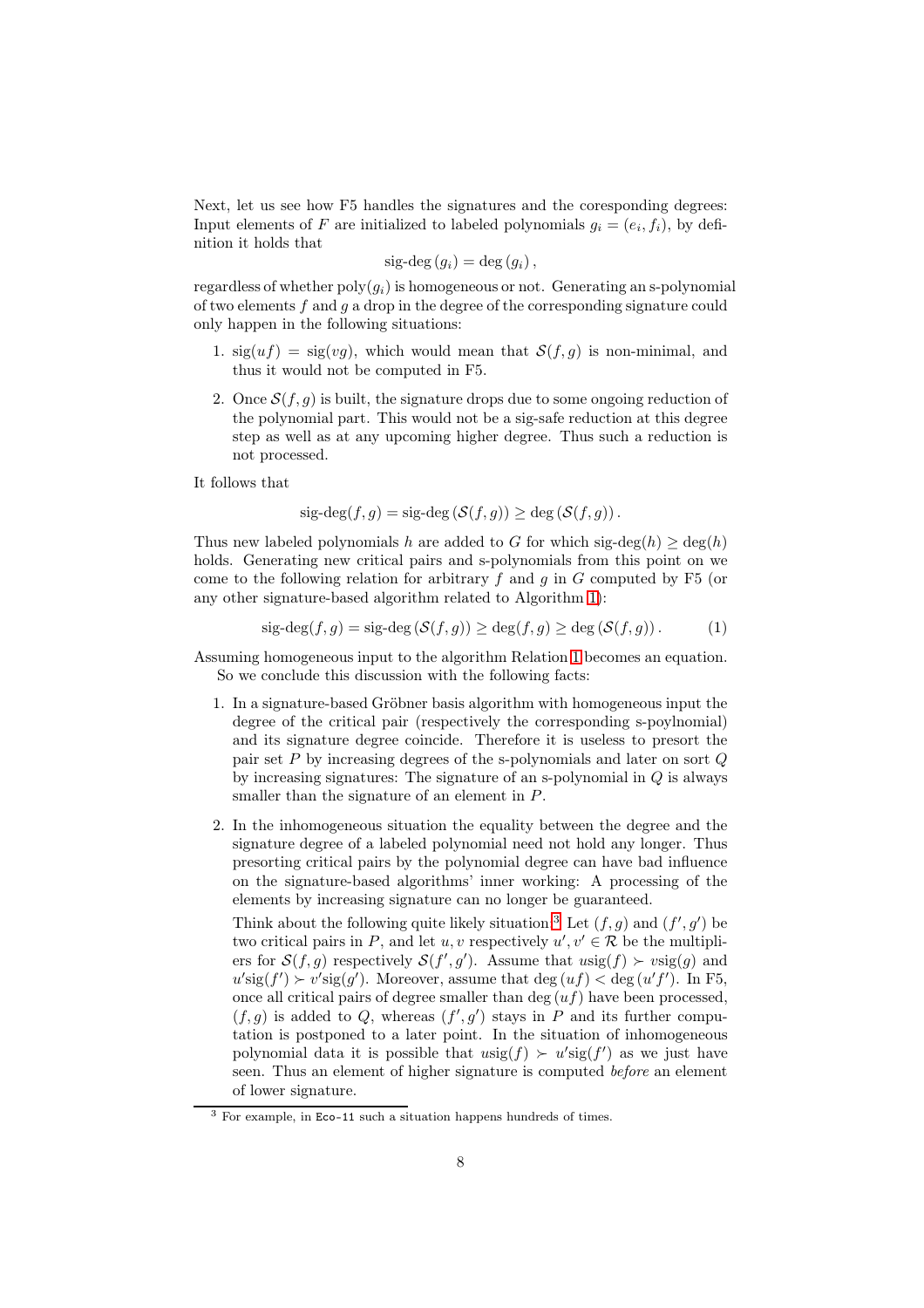The main problem is that efficiency of signature-based algorithms which use variants of the non-minimal signature criterion and the rewritable signature criterion together with sig-safe reductions are based on this fact. So F5's presorting of critical pairs by their polynomial degree can lead to way less efficient computations if the input data is inhomogeneous.

Moreover, we have seen that for homogeneous input F5's presorting of critical pairs is useless and does not change anything w.r.t. the order in which the algorithm handles its critical pairs: Those are still processed by increasing signatures. On the other hand, exactly this presorting interfers F5 once it comes to inhomogeneous input data.

Thus signature-based Gröbner basis algorithms should always be implemented without a purely polynomial degree preselection in order to achieve a better efficiency.

Convention 3.2. In the following we can assume F5 without polynomial degree preselection, hence as a variant of Algorithm [1.](#page-4-0)

**Remark 3.3.** Due to the equality between the polynomial degree and the signature degree of a labeled polynomial in the homogeneous situation, signature-based algorithms are designed to handle Gröbner basis computations very well in this setting: Discarding efficiently useless critical pairs and sorting them by polynomial degree is, in general, the best possible selection strategy in this case.

## <span id="page-8-1"></span>4 The connection between the signature degree and the sugar degree

In the last section we have seen that in the homogeneous case signature-based algorithms handle critical pairs in an optimal order. Naturally, the question about the algorithms' usefulness in the inhomogeneous comes to one's mind.

In [\[27\]](#page-17-2) Giovini, Mora, Niesi, Robbiano, and Traverso introduce the notion of the sugar degree of a polynomial. Later on, Bigatti, Caboara, and Robbiano describe the idea of a self-saturating variant of Buchberger's algorithm in [\[10\]](#page-16-3). There, an in-depth discussion on the theoretical background of the sugar degree is given. The idea behind this kind of degree is to improve a Gröbner basis computation for inhomogeneous input by giving it the flavour of a homogeneous one. Note that there exist other concepts for optimizations in the inhomoge-neous setting, see for example [\[35\]](#page-17-5) or the idea of self-saturation given in  $[10]^4$  $[10]^4$ . Still, the approach using the sugar degree is so far the most popular one due to its simple implementation.

**Definition 4.1.** Let  $F$  be the input of a purely polynomial Gröbner basis algorithm computing G, let f and g be two elements in G, and let  $t \in \mathcal{M}$ . The sugar degree is defined in the following way:

- 1. s-deg $(f_i) := \deg(f_i)$  for all  $i \in \{1, ..., m\},$
- 2.  $s-deg(t f) := deg(t) + s-deg(f)$ , and
- 3.  $s-\deg(f+q) := \max\{s-\deg(f), s-\deg(g)\}.$

<span id="page-8-0"></span><sup>4</sup>See also Section [6.](#page-13-0)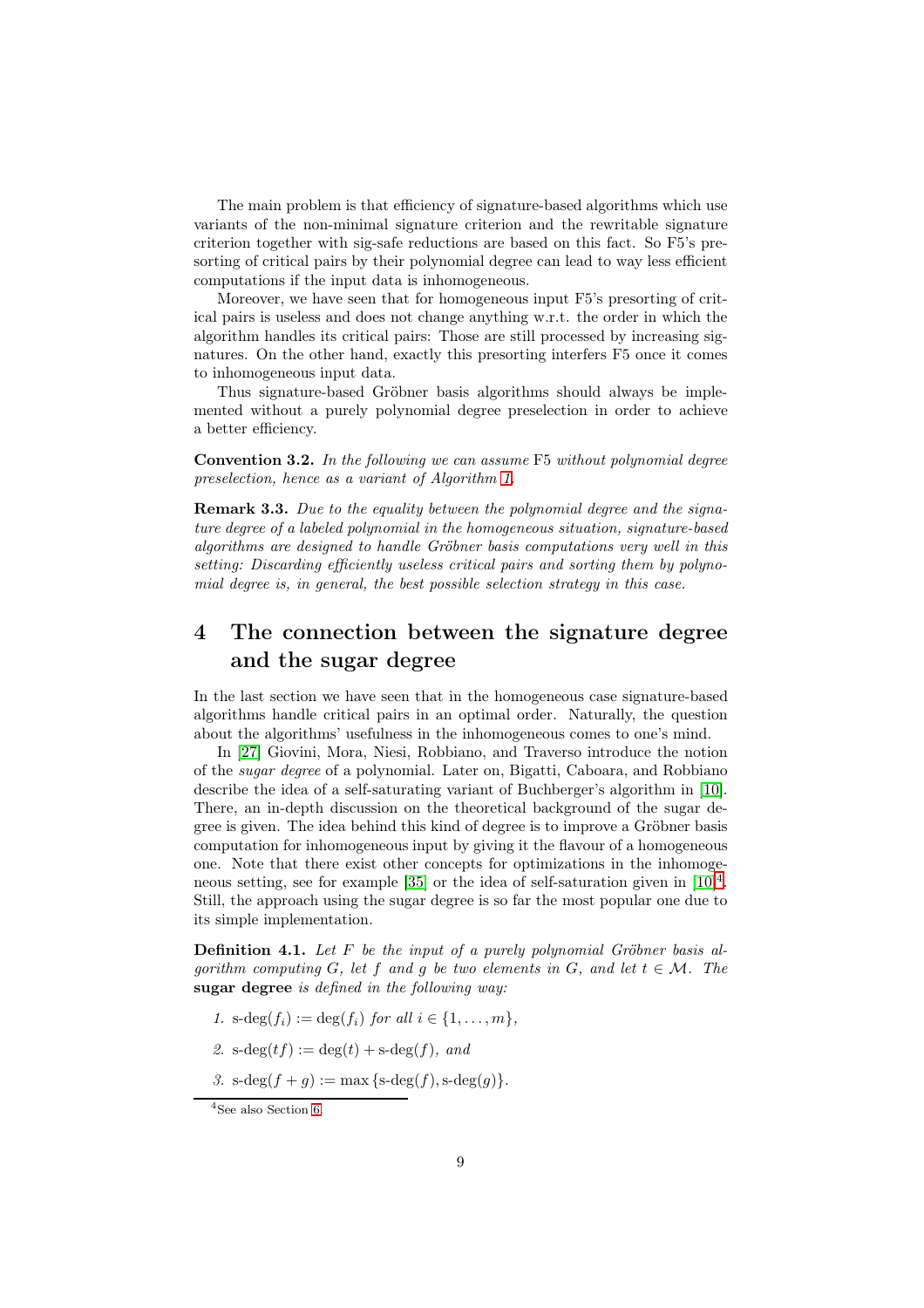For a critical pair  $(f, g)$  we define the sugar degree by the sugar degree of the corresponding s-polynomial,  $s-\deg(f, q) := s-\deg(S(f, q)).$ 

Clearly, if  $F$  consists of homogeneous polynomials the sugar degree coincides with degree throughout the Gröbner basis computation. When computing with inhomogeneous data, the sugar degree becomes a useful tool: It mimics the degree the elements would have, if the input sequence would have been homogenized before starting the computations. Thus using the sugar degree the following threepartite sorting of critical pairs emerges to be very efficient in a wide class of example sets tested (see [\[27\]](#page-17-2) for more information on this):

- 1. increasing sugar degree,
- 2. increasing degree,
- 3. increasing w.r.t. <.

Critical pairs are then sorted as in the homogeneous situation without the overhead of homogenizing at all. Also this sorting needs not to be optimal, it has a positive influence on the efficiency of Gröbner basis algorithms in general.

Next we discuss how sorting critical pairs by increasing signatures is related to the "sugared" ordering.

**Theorem 4.2.** Let f be a labeled polynomial appearing during a signature-based Gröbner basis computation, then  $sig-deg(f) = s-deg(\text{poly}(f)).$ 

*Proof.* For each  $f_i \in F$  it holds that the initial labeled polynomial  $g_i = (e_i, f_i)$ fulfills that  $sig-deg(g_i) = deg(g_i) = deg(f_i) = s-deg(f_i)$ .

Let  $f$  and  $g$  be two labeled polynomials in a signature-based Gröbner basis algorithm. For  $t \in \mathcal{M}$  it holds that  $sig-deg(t f) = deg(t) + sig-deg(f)$ .

Let u and v be multipliers in R such that  $u \, \text{lt}(f) = v \, \text{lt}(q)$ . Note that we can assume  $S(f, g)$  to be not non-minimal. W.l.o.g. let  $sig(uf) \succ sig(vg)$ . Then it holds that sig-deg  $(f, g)$  = sig-deg  $(S(f, g))$  = sig-deg $(uf)$ .

Thus the signature degree of a labeled polynomial f in a signature-based Gröbner basis algorithm coincides with the sugar degree of the corresponding polynomial part  $\text{poly}(f)$ .  $\Box$ 

At this point of our discussion we need to distinguish possible choices for ≺ on the signatures. Let us have a closer look at different situations assuming a degree compatible monomial ordering:

1. Using  $\prec_s$  on the signatures, results in a non-incremental signature-based algorithm choosing critical pairs by increasing sugar degree. This is based on the fact that

$$
sig(f) \prec_s sig(g) \iff sig-deg(f) < sig-deg(g).
$$

2. Choosing  $\prec_{\text{pot}}$  the situation gets more complicated: The algorithm prefers the signatures of higher module position. Assuming a critical pair being generated by two elements with signatures of different module positions it is not clear that the signature of higher module position also has a higher degree. One can see that ordering by increasing sugar degree in such a setting even breaks the incremental structure of the algorithm, for example in Cyclic-5.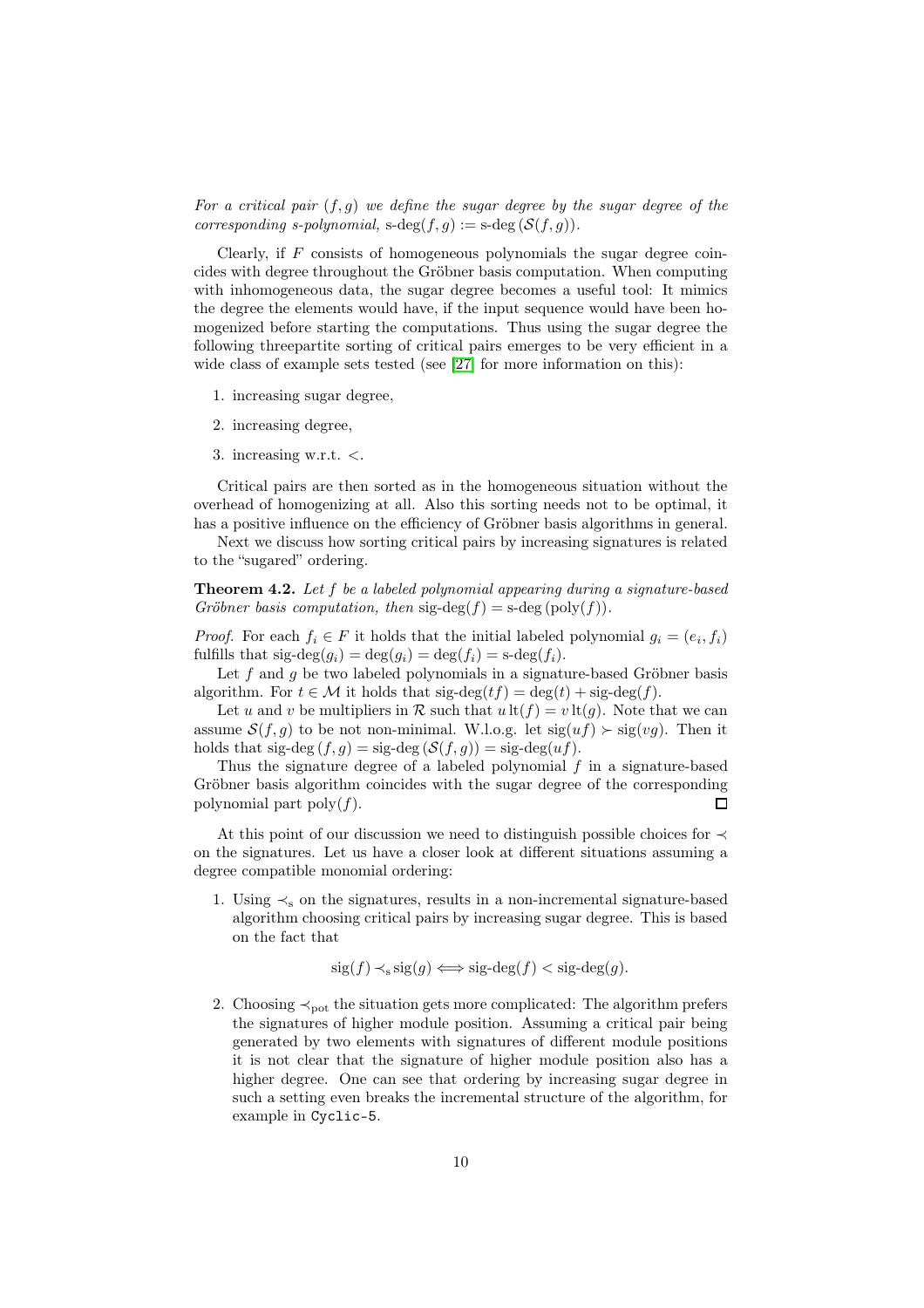If a not degree compatible monomial ordering  $\lt$  is given then sorting critical pairs by increasing signature need not lead to a pair set sorted by increasing sugar degree. Even if we use  $\prec_s$  on the signatures we cannot guarantee such a behaviour.

As yet, relaxing the restriction of sorting critical pairs by increasing signatures does not make any sense. For example, ordering critical pairs by sugar degree signature-based computations slow down by a large factor. The strengths of signature-based criteria detecting useless critical pairs and sig-safe reductions are based on ordering by increasing signatures. Disrespecting this fact a less efficient algorithm results. The signature ordering ≺ has to be preferred towards the polynomial ordering <.

Nevertheless we can conclude that signature-based Gröbner basis algorithms choose by default a good selection strategy if a degree compatible monomial ordering is given, whether or not the input data is homogeneous. It coincides with the sugar degree strategy if  $\prec_s$  is used on the signatures.

### <span id="page-10-0"></span>5 Still, there is a sour taste left

The discovery of the last section seems to be compatible with published experimental results, for example, see [\[18\]](#page-16-4): Sometimes signature-based algorithms have problems computing Gröbner bases of inhomogeneous ideals, for example computing Eco-11 is 9 times slower than computing Eco-11-h in our implementation of F5 w.r.t. the graded reverse-lexicographical ordering. For Eco-11 switching from  $\prec_{\text{not}}$  to  $\prec_{\text{s}}$  can improve timings (see Table [2\)](#page-12-0), still such an approach does not always work. As we have seen, the selection strategy is efficient in the given example. Also the signature-based criteria detecting useless critical pairs work good in the inhomogeneous setting, discarding a lot more elements than a Gebauer–Möller implementation. So the only situation where problems can occur is the reduction process.

Since we lose the connection  $\deg(f) = \text{sig-deg}(f)$  for all labeled polynomials f computed in signature-based algorithms for inhomogeneous input, forcing the reduction to be sig-safe can have a bad impact on the algorithms' behaviour.

In the homogeneous case the signature of the multiplied reducer can only be greater due to either its signature index (considering  $\prec_{\text{pot}}$ ) or lexicographic considerations (depending on the underlying monomial ordering  $\langle \cdot \rangle$ ). It always holds that sig-deg( $f$ ) = sig-deg( $tg$ ) for  $tg$  being a reducer of f, possibly sig-safe. Assuming the input to be inhomogeneous it is even possible that sig-deg(tq)  $\succ$ sig-deg $(f)$ . The number of not sig-safe reductions could increase compared to the homogeneous setting. This again means that a bunch of new critical pairs is generated, decreasing the algorithms' efficiency. Assume in the above setting that the reduction itself is not allowed as  $t\text{sig}(g) \succ \text{sig}(f)$ . So in the following a new critical pair  $(g, f)$  with signature  $t\text{sig}(g)$  is generated and later on computed. The problem is the "later on": Whereas  $(g, f)$  has the same signature degree as f in the homogeneous setting, assuming polynomials to be inhomogeneous it is possible that

 $sig-deg(q, f) = sig-deg(tq) > sig-deg(f).$ 

This means that the corresponding data needed from the reduction step of f and  $tq$  cannot be used in the algorithm at the time it really is needed. This triggers other reductions that would be helpful to take place at an earlier point of the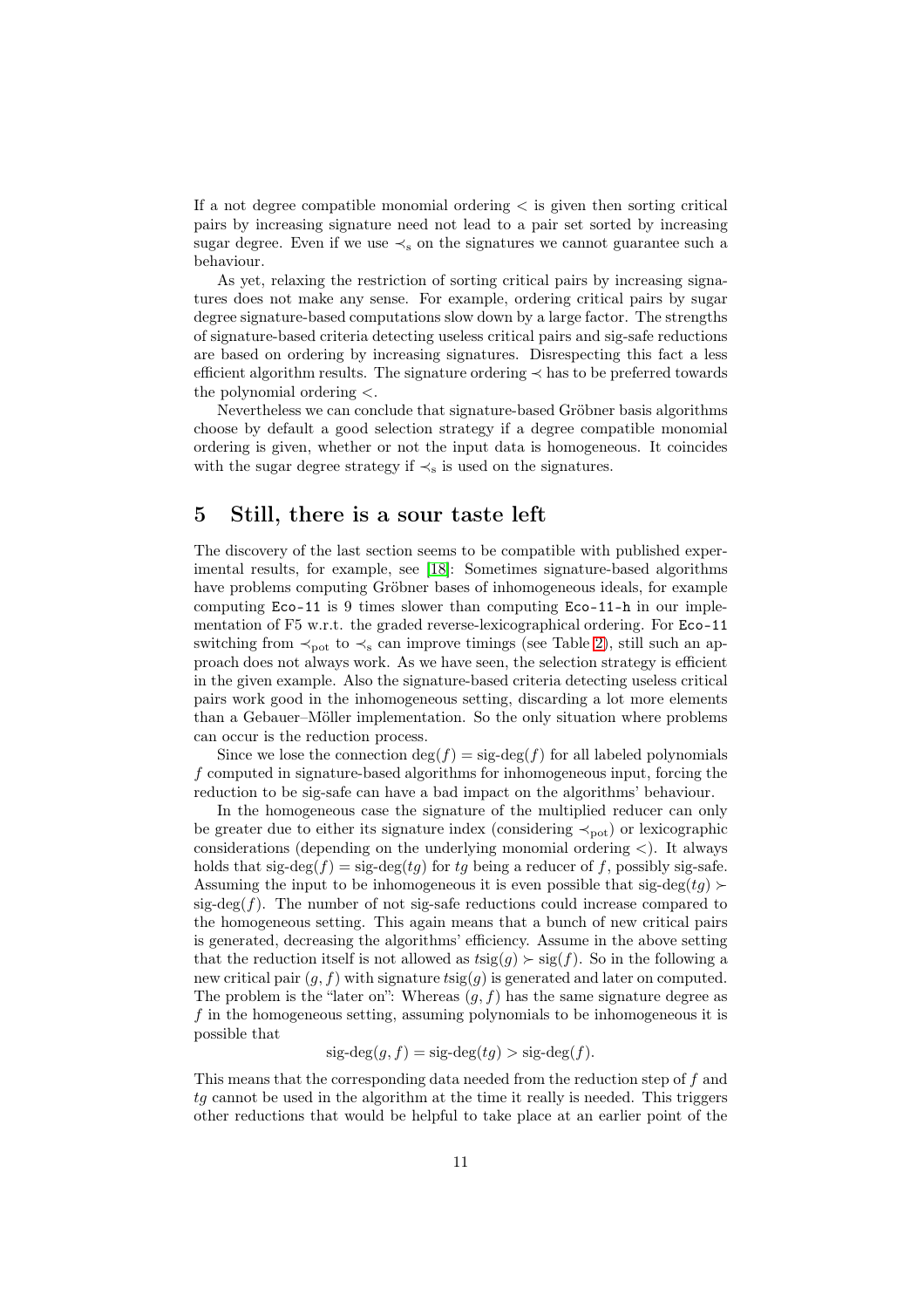algorithm to be delayed. Correctness is still ensured, the corresponding reduction steps needed for a Gröbner basis computation are executed nevertheless later on. As we are assuming an underlying well-ordering on the polynomials the delay due to introducing useless data has to be overruled after finitely many computational steps.[5](#page-11-0) Notwithstanding, the overhead that is computed due to these postponed reduction steps has a penalty on the performance of signature-based Gröbner basis algorithms.

We have tested a wide class of benchmarks from [\[12\]](#page-16-6) and [\[28\]](#page-17-6), covering different admissible orderings, finite and infinite ground fields, including parameters, etc. We have implemented four different variants of signature-based Gröbner basis algorithms (Sba) in the computer algebra system Singular. Since the implementations are still experimental, undergoing further development, they are currently not part of the stable SINGULAR repository. Still, they are publicly available in the branch sba<sup>[6](#page-11-1)</sup> at

#### <https://github.com/ederc/Sources>.

In order not to overcharge the reader, we present in this paper results only for a part of our test suite. Those benchmarks represent the algorithms' overall behaviour quite accurately. The reader interested in the complete data set can get it at

#### <https://github.com/ederc/benchmarks>.

The 4 variants of Sba are tested for homogeneous and for inhomogeneous input each, thus we must represent 8 different values per benchmark. We decided to visualize our results by colorized bars. See Table [1](#page-11-2) for an overview of the implemented variants and the color scheme chosen.

| Ord<br>lœ | οt    |        |
|-----------|-------|--------|
|           | blue  | orange |
|           | green | rec    |

<span id="page-11-2"></span>Table 1: Implemented signature-based Gröbner basis algorithms and color scheme for Figure [1](#page-14-0)

Warm colors represent computations done in a non-incremental way, cold ones stand for incremental variants. In Figure [1](#page-14-0) the darker variation illustrates results for the respective inhomogeneous example, whereas the lighter variation stands for results achieved computing the corresponding homogenized example.

In Figure [1](#page-14-0) we give an overview of the behaviour of the 4 variants of Sba in several different benchmark sets, both homogeneous and inhomogeneous. We lay our focus on the differences in the reduction process with a look at the ratio between the number of higher signature detections and the number of reduction steps in total. We give these ratios in percentage, represented by the height of the respective bars in the diagrams. With this we would like to get a better feeling for the influence of losing the connection between  $\deg(f)$  and  $\text{sig-deg}(f)$ 

 $5$ For more details on termination of signature-based algorithms we refer to [\[16\]](#page-16-5).

<span id="page-11-0"></span><sup>&</sup>lt;sup>6</sup>In this paper we used commit 291021c19066befbcdd8a7d7626e5ddc2d421db4.

<span id="page-11-3"></span><span id="page-11-1"></span><sup>7</sup>presented in [\[21\]](#page-16-1), including the optimizations mentioned in [\[17,](#page-16-2) [18\]](#page-16-4) and Section [3](#page-5-0)

<sup>&</sup>lt;sup>8</sup>presented in [\[3\]](#page-15-0), including the optimizations mentioned in [\[17,](#page-16-2) [18\]](#page-16-4)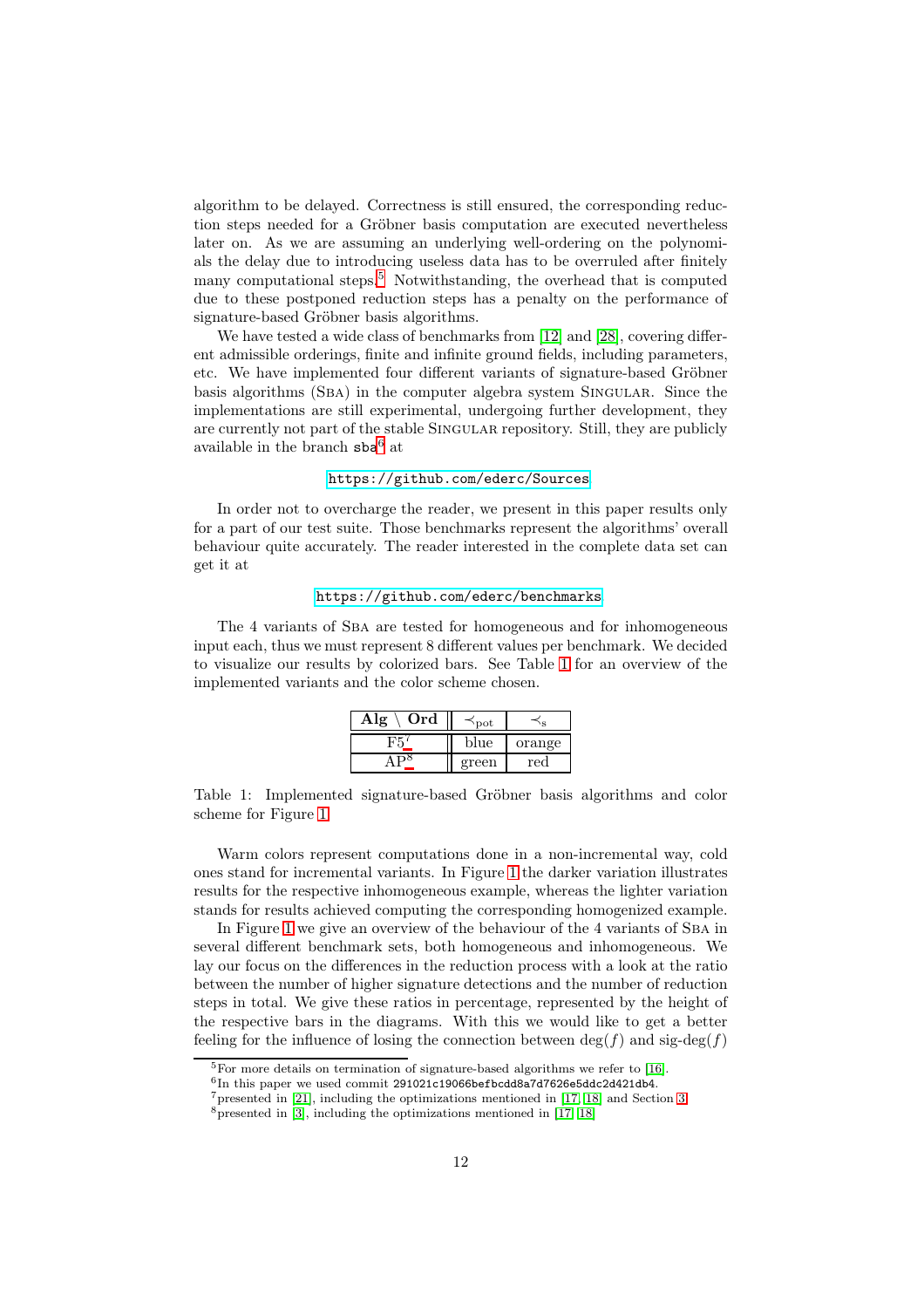| Test case      | $F5, \prec_{pot}$ | $AP, \prec_{pot}$ | $F5, \prec_s$ | $AP, \prec_s$       |
|----------------|-------------------|-------------------|---------------|---------------------|
| Cyclic-7       | 1.330             | 1.260             | 1.840         | 2.660               |
| Cyclic-7-h     | 1.180             | 1.140             | 1.820         | 2.630               |
| Cyclic-8       | 468.260           | 442.870           | 314.970       | 184.900             |
| Cyclic-8-h     | 387.890           | 382.230           | 307.000       | 186.780             |
| Ext-Cyclic-6   | 157.590           | 129.340           | 13.420        | 16.770              |
| Ext-Cyclic-6-h | 662.380           | 569.880           | 10.260        | 14.090              |
| $Ilias-12$     | 3,447.510         | 458.480           | 639.870       | 283.960             |
| Ilias-12-h     | 4,381.080         | 2,240.890         | 553.180       | 239.490             |
| $Eco-10$       | 45.610            | 2.780             | 7.990         | 7.190               |
| $Eco-10-h$     | 14.990            | 13.280            | 3.660         | 4.290               |
| $Eco-11$       | 2,398.970         | 29.810            | 163.830       | 125.340             |
| $Eco-11-h$     | 372.090           | 319.710           | 48.710        | $\overline{56.680}$ |
| Red-Eco-11     | 2.620             | 2.430             | 14.530        | 14.580              |
| Red-Eco-11-h   | 2.600             | 2.460             | 19.290        | 18.760              |
| Red-Eco-12     | 22.010            | 20.330            | 161.530       | 158.430             |
| Red-Eco-12-h   | 21.390            | 18.610            | 246.470       | 241.590             |
| $F - 744$      | 1.550             | 0.740             | 0.430         | 0.450               |
| $F - 744 - h$  | 2.090             | 1.470             | 0.360         | 0.380               |
| $F - 855$      | 50.670            | 27.200            | 122.670       | 96.080              |
| $F-855-h$      | 133.470           | 65.980            | 48.600        | 48.930              |
| Fabrice-24     | 101.900           | 72.250            | 113.710       | 108.300             |
| Fabrice-24-h   | 121.900           | 101.190           | 361.570       | 326.040             |
| Katsura-12     | 111.690           | 61.490            | 1,287.250     | 1,303.360           |
| Katsura-12-h   | 109.970           | 54.510            | 1,260.380     | 1,223.710           |

<span id="page-12-0"></span>Table 2: Timings in seconds for the computation of a Gröbner basis for the given test case.

in the inhomogeneous setting. For an even better estimate we combine the ratios of Figure [1](#page-14-0) with the timings given in Table [2.](#page-12-0)

All examples where computed on an INTEL® XEON® X5460 @ 3.16GHz processor with 64 GB of RAM and 120 GB of swap space running a 2.6.31– gentoo–r6 GNU/Linux 64–bit operating system.

Note that all of the examples presented in this paper are computed w.r.t. the graded reverse-lexicographical ordering. The complete benchmark set available online also includes computations w.r.t. lexicographical orderings. Due to our discussion in Section [4](#page-8-1) signature-based computations w.r.t. not degree compatible monomial orderings are rather inefficient in terms of sorting critical pairs. In such cases we found that it is more efficient to compute a Gröbner basis w.r.t. the graded reverse-lexicographical ordering and then to use a Gröbner conversion via FGLM or even a Gröbner walk.

The results in Figure [1](#page-14-0) are rather ambiguous: Sometimes the ratio is several times greater in the inhomogeneous setting than in the corresponding homogeneous one (see, for example, Cyclic-8 and Ext-Cyclic-6 for F5 and AP using  $\prec_{\text{pot}}$ ). Whereas in examples like Ilias-12 it is just the other way around.

In various examples the number of sig-safe reduction steps is a factor of 1000 greater than the number of higher signature detections, for example, see Noon-n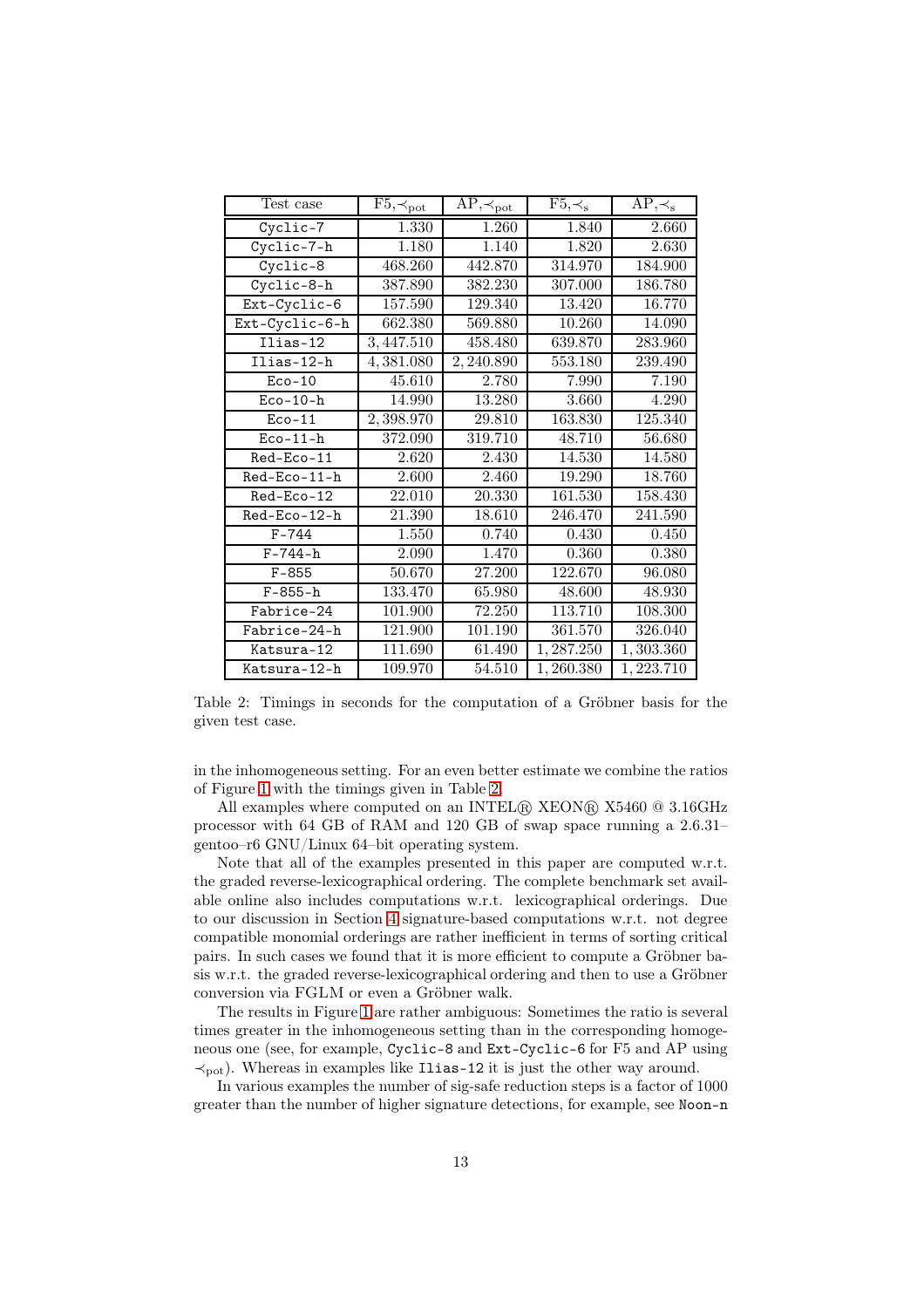or Katsura-n. Not depending on whether the input is homogeneous or not, the influence of not sig-safe data is not even measureable in these cases.

Talking about incremental versus non-incremental computations there is an inclination that the ratio of the number of higher signature detections and the number of reduction steps done is mostly smaller in the non-incremental setting. Still one needs to keep in mind that Figure [1](#page-14-0) presents only the ratios: For example, in Katsura-12 the non-incremental variants of Sba are multiple times slower than the incremental ones (see Table [2\)](#page-12-0), they do approximately 50 times more reduction steps. Due to this high amount of reductions the ratio gets lower. Furthermore, finding a heuristic when to prefer incremental computations over non-incremental ones, for example, see Katsura-n, is of great importance.

#### Remark 5.1.

1. A discussion on the differences of the implementations of the non-minimal signature criterion and the rewritable signature criterion those 4 algorithms use is not in the focus of this paper. We refer to the corresponding papers for more details. [\[18\]](#page-16-4) and [\[19\]](#page-16-7) give an overview on how the 4 variants are related to each other. Note that combining F5 with  $\prec_s$  does not introduce any theoretical problems for correctness of the algorithm.

Note that in various low-level implementations in SINGULAR G2V respectively GVW were not competitive to the 4 signature-based algorithms presented here. The lack of a real implementation of the rewritable signature criterion seems to be the reason for this, we refer to [\[18\]](#page-16-4). In [\[36\]](#page-17-4) GVWHS is presented, a variant of GVW using the rewritable criterion of AP. This algorithm as well as the recently by Roune and Stillman in [\[32\]](#page-17-1) presented SB algorithm coincide with our AP implementation.

2. The number of higher signature detections also depends on the order in which the list of possible reducers is searched through. We can state that in most benchmarks, again independent of the homogeneity of the input polynomials, using the settings and heuristics of SINGULAR's internal, Gebauer-Möller-like Gröbner basis algorithm groebner is a good choice. Of course there are examples like Fabrice-24 where adjusting the search by hand leads to an improvement in timings of a factor of 10, but in other examples exactly this choice slows down computations by a factor of 100 and even more. Finding good heuristics for searching in the set of reducers is an open problem; doing this by increasing respectively descreasing signature is not a good choice in a wide range of example classes.

## <span id="page-13-0"></span>6 Conclusion and further research

We have given an in-depth discussion about the behaviour of signature-based Gröbner basis algorithms in the inhomogeneous case.

Explaining, why F5, as initially presented in [\[21\]](#page-16-1) is restricted to homogeneous input data, we found a solution for relaxing this condition. Moreover, by doing this the presentation of the algorithm simplifies. This makes it easier for a reader without prior knowledge of signature-based algorithms to get access to this area of Gröbner basis theory.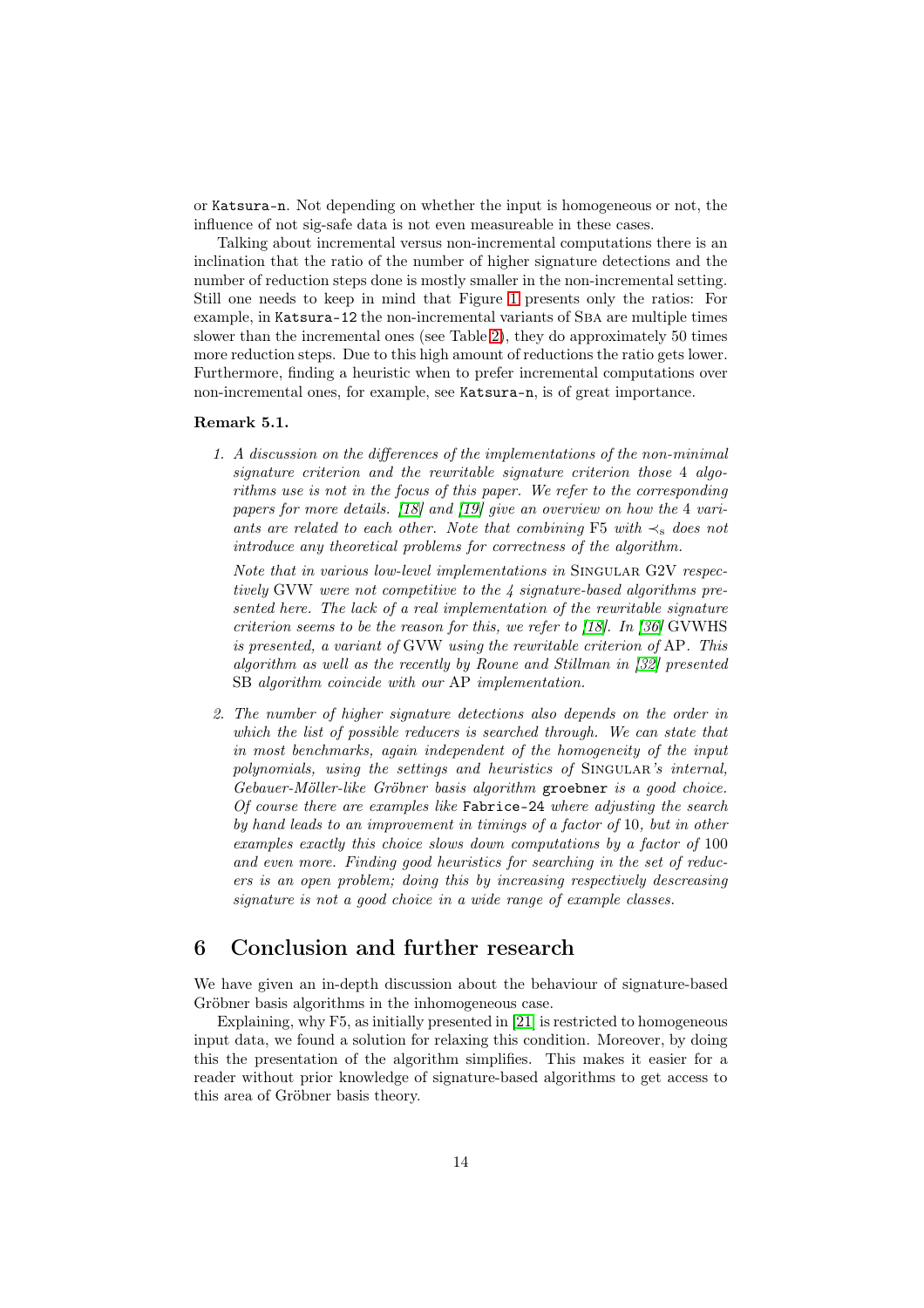

<span id="page-14-0"></span>Figure 1: Ratio of higher-signature detections to reduction steps for various benchmarks 15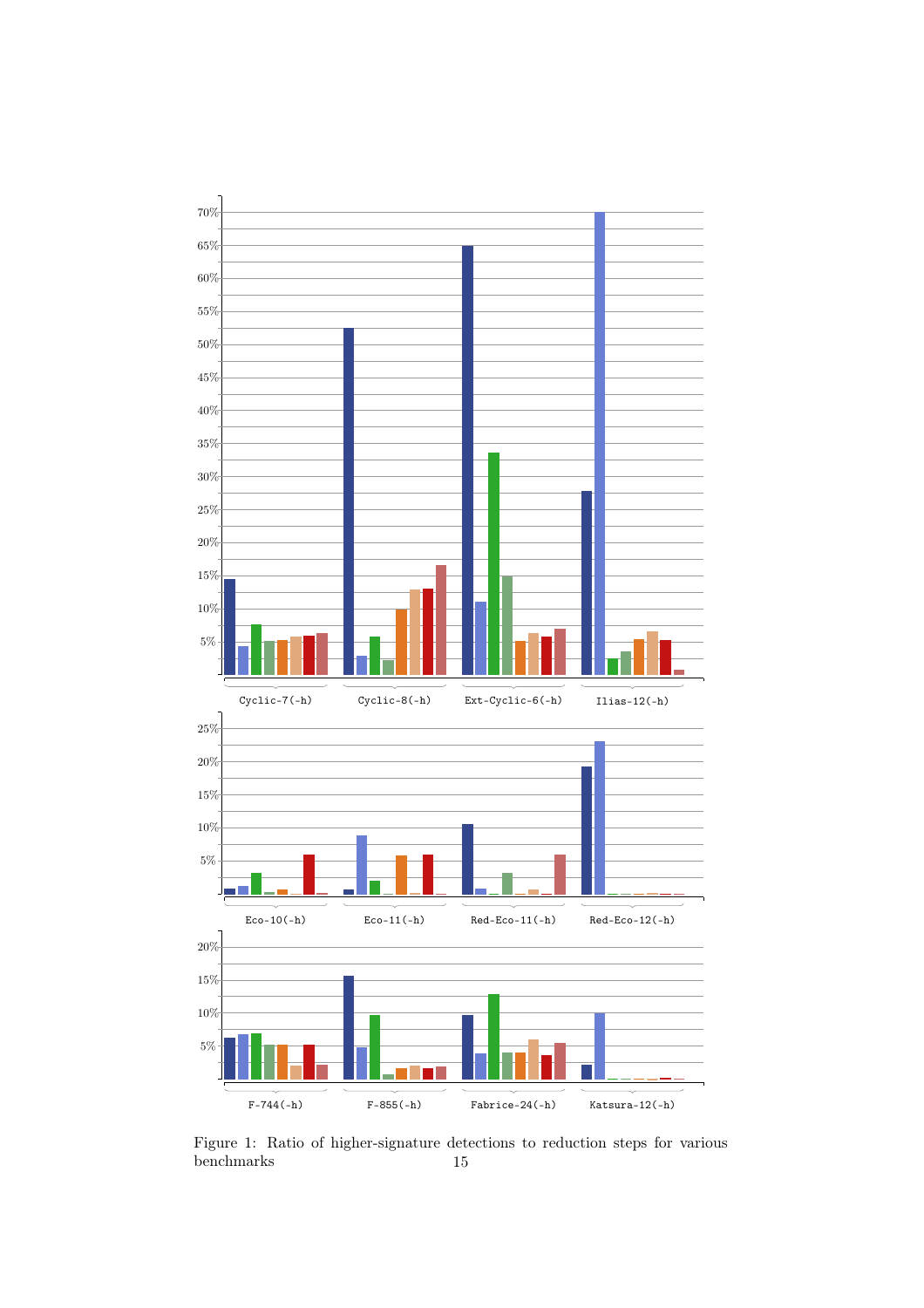Furthermore, we have presented for the first time the strong connection between the signature degree and the sugar degree of the corresponding polynomial parts. It is a delightful discovery that signature-based algorithms sort the corresponding pair set in a nearly optimal order from the polynomial point of view when assuming a degree compatible monomial ordering. Reordering critical pairs is bounded by the condition of computing by increasing signatures. The question if we can find more efficient orderings on the signatures in these situations remains unanswered and needs further investigation.

Investigating the suspicion that the lost connection between polynomial degree and signature degree in the inhomogeneous setting can affect the sig-safe reduction process negatively cannot be confirmed. There are specific examples where the number of higher signature detections increase strongly in the inhomogeneous setting (compared to the homogeneous one), but there are also examples behaving just the other way around.

Further investigations might be done in the direction of combining sig-safe reduction steps with the idea of self-saturation given in [\[10\]](#page-16-3). The overall idea of self-saturation is to use special kinds of reduction steps to achieve so-called (weak) saturating remainders. Thereby the Gröbner basis algorithm starts with the homogenized set of generators, but instead of plainly computing the homogeneous Gröbner basis of the homogenized input data, reducers respectively the remainders of reductions are exchanged by saturated pendants. The process of self-saturation has a positive effect on Buchberger-like Gröbner basis algorithms as shown in [\[10\]](#page-16-3). Being restricted to sig-safe reductions in signature-based algorithms the freedom of choice for the saturated elements is limited and might break its positive effects on the computations.

Acknowledgments. The author would like to thank the SINGULAR team at the University of Kaiserslautern for their support. Moreover, the author especially wishes to thank the anonymous referees whose comments improved the paper.

### References

- [1] Albrecht, M., Cid, C., Faugère, J.-C., and Perret, L. On the relation between the MXL family of algorithms and Gröbner basis algorithms. <http://www-salsa.lip6.fr/~jcf/Papers/ACFP12.pdf>, 2012. (in press).
- <span id="page-15-0"></span>[2] Albrecht, M. and Perry, J. F4/5. <http://arxiv.org/abs/1006.4933>, 2010.
- [3] Arri, A. and Perry, J. The F5 Criterion revised. Journal of Symbolic Computation, 46(2):1017–1029, June 2011. Preprint online at <arxiv.org/abs/1012.3664>.
- [4] Ars, G. Applications des bases de Gröbner à la cryptographie. PhD thesis, Université de Rennes I, 2005.
- [5] Ars, G. and Hashemi, A. Extended F5 Criteria. Journal of Symbolic Computation, MEGA 2009 special issue, 45(12):1330–1340, 2010.
- [6] M. Bardet. Étude des systèmes algébriques surdéterminés. Applications aux codes correcteurs et à la cryptographie. PhD thesis, Université Paris 6, 2004.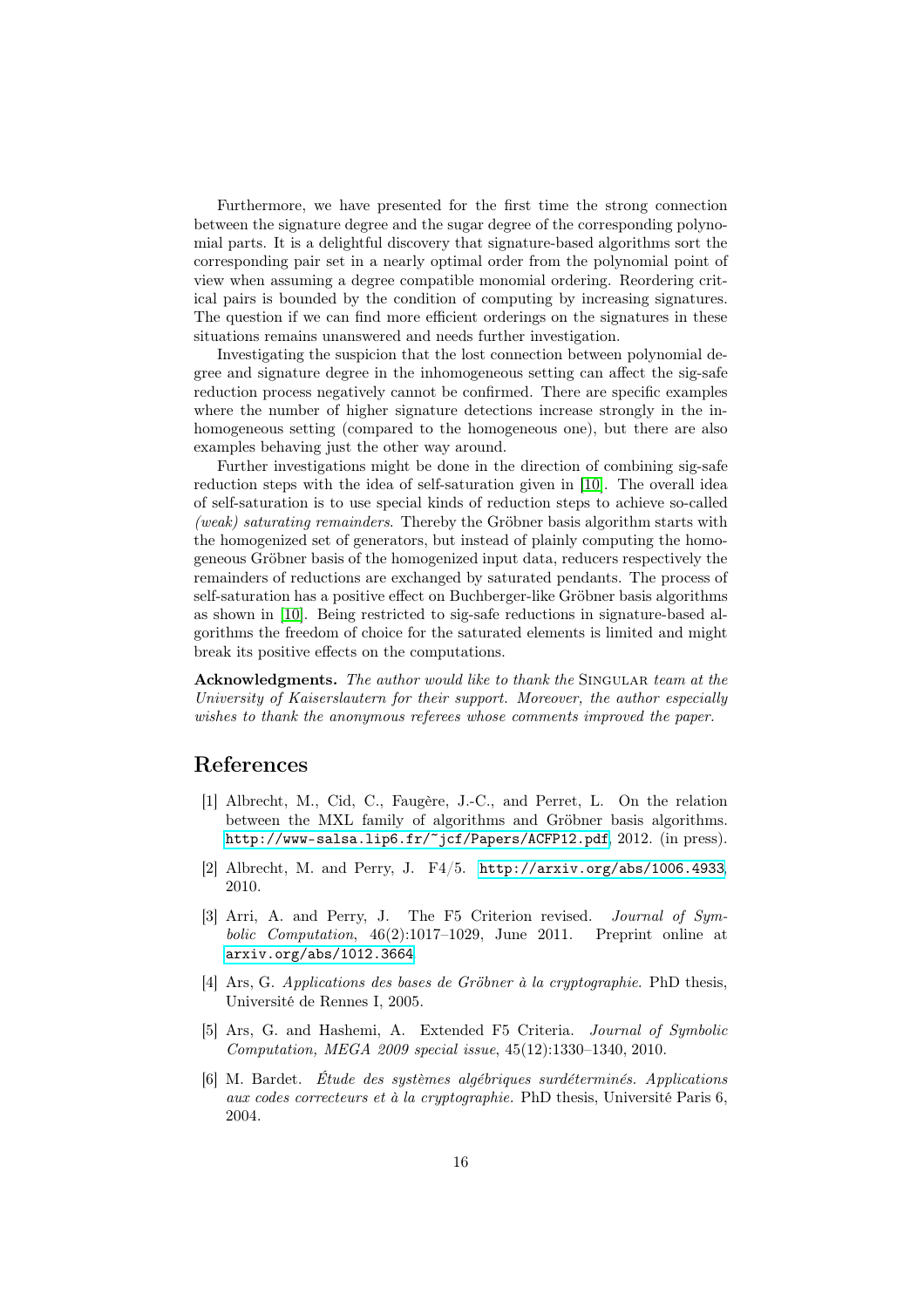- [7] Bardet, M. On the Complexity of a Gröbner Basis Algorithm. INRIA Algorithms seminar 2002–2004, 2004.
- [8] Bardet, M., Faugère, J.-C., and Salvy, B. On the complexity of Gröbner basis computation of semi-regular overdetermined algebraic equations. <http://www-salsa.lip6.fr/~jcf/Papers/43BF.pdf>, November 2004.
- [9] Bardet, M., Faugère, J.-C., Salvy, B., and Yang, B.Y. Asymptotic expansion of the degree of regularity for semi-regular systems of equations. <http://www-salsa.lip6.fr/~jcf/Papers/BFS05.pdf>, May 2005.
- <span id="page-16-3"></span>[10] Bigatti, A. M., Caboara, M., and Robbiano, L. Computing Inhomogeneous Gröbner Bases. Journal of Symbolic Computation, 46:498–510, 2011.
- [11] Bigatti, A. M., La Scala, R., and Robbiano, L. Computing toric ideals. Journal of Symbolic Computation, 27:351–365, 1999.
- <span id="page-16-6"></span>[12] Bini, D. A. and Mourrain, B. Polynomial Test Suite. . 2012. <http://www-sop.inria.fr/saga/POL/>.
- <span id="page-16-0"></span>[13] Buchberger, B. Ein Algorithmus zum Auffinden der Basiselemente des Restklassenringes nach einem nulldimensionalen Polynomideal. PhD thesis, University of Innsbruck, 1965.
- [14] Collart, S., Kalkbrener, M., and Mall, D. Converting Bases with the Groebner Walk. Journal of Symbolic Computation, 24:265–469, 1997.
- [15] Decker, W., Greuel, G.-M., Pfister, G., and Schönemann, H. SINGULAR  $3-1-5$  — A computer algebra system for polynomial computations, 2012. <http://www.singular.uni-kl.de>.
- <span id="page-16-5"></span>[16] Eder, C., Gash, J., and Perry, J. Modifying Faugère's F5 Algorithm to ensure termination. ACM SIGSAM Communications in Computer Algebra, 45(2):70–89, 2011. <http://arxiv.org/abs/1006.0318>.
- <span id="page-16-2"></span>[17] Eder, C. and Perry, J. F5C: A Variant of Faugère's F5 Algorithm with reduced Gröbner bases. Journal of Symbolic Computation, MEGA 2009 special issue, 45(12):1442–1458, 2010. <dx.doi.org/10.1016/j.jsc.2010.06.019>.
- <span id="page-16-4"></span>[18] Eder, C. and Perry, J. Signature-based Algorithms to Compute Gröbner Bases. In ISSAC 2011: Proceedings of the 2011 international symposium on Symbolic and algebraic computation, pages 99–106, 2011.
- <span id="page-16-7"></span>[19] Eder, C. and Roune, B. H. Signature Rewriting in Gröbner Basis Computation. In ISSAC 2013: Proceedings of the 2013 international symposium on Symbolic and algebraic computation, page tba, 2013.
- [20] Faugère, J.-C. A new efficient algorithm for computing Gröbner bases (F4). Journal of Pure and Applied Algebra, 139(1–3):61–88, June 1999. http://www-salsa.lip6.fr/~jcf/Papers/F99a.pdf">http://www-salsa.lip6.fr/~jcf/Papers/F9
- <span id="page-16-1"></span>[21] Faugère, J.-C. A new efficient algorithm for computing Gröbner bases without reduction to zero F5. In ISSAC'02, Villeneuve d'Ascq, France, pages 75–82, July 2002. Revised version from <http://fgbrs.lip6.fr/jcf/Publications/index.html>.